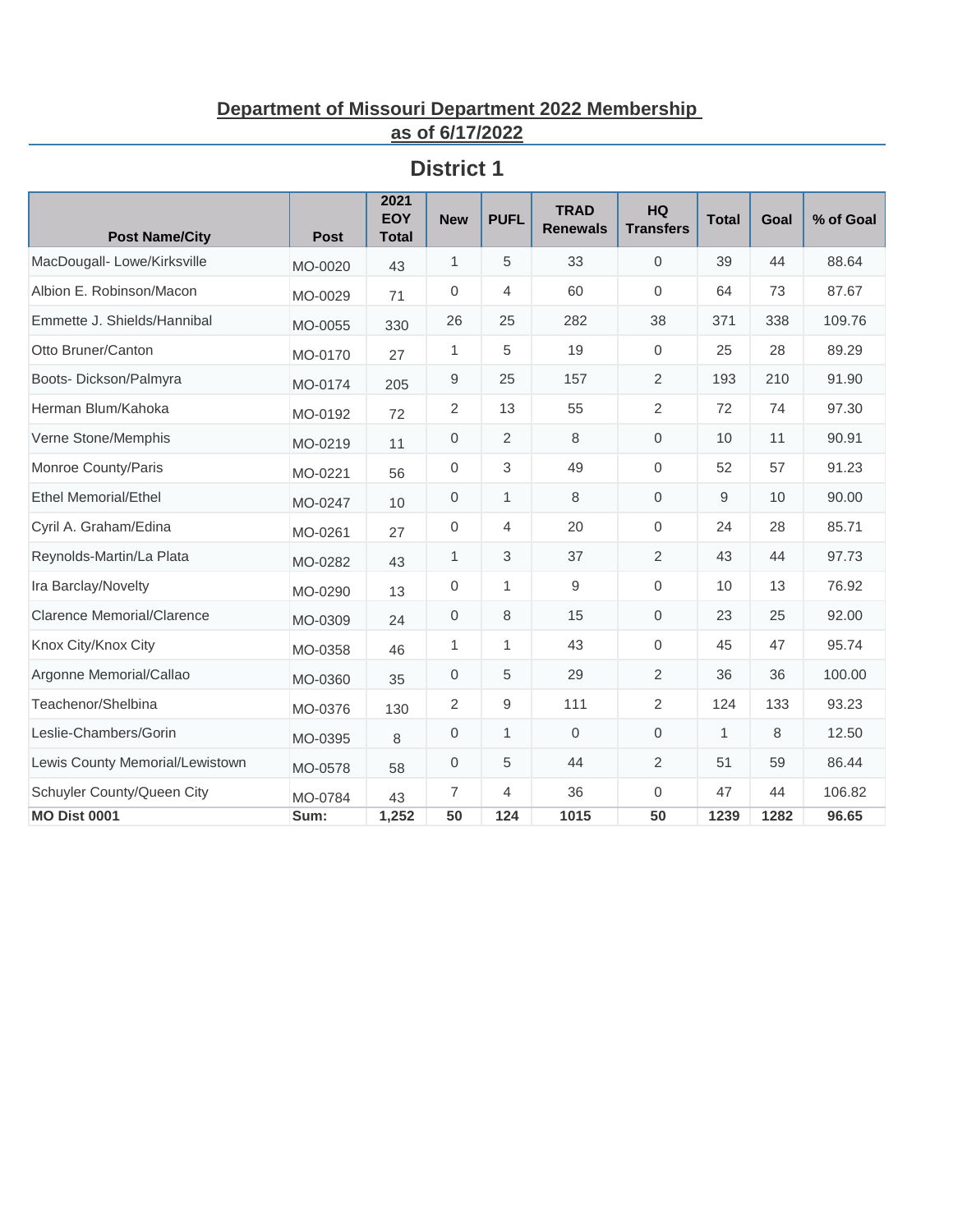| <b>District 2</b>                  |             |                                    |                     |                |                                |                               |              |      |           |  |  |  |
|------------------------------------|-------------|------------------------------------|---------------------|----------------|--------------------------------|-------------------------------|--------------|------|-----------|--|--|--|
| <b>Post Name/City</b>              | <b>Post</b> | 2021<br><b>EOY</b><br><b>Total</b> | <b>New</b>          | <b>PUFL</b>    | <b>TRAD</b><br><b>Renewals</b> | <b>HQ</b><br><b>Transfers</b> | <b>Total</b> | Goal | % of Goal |  |  |  |
| Bazan-Bailey/Moberly               | MO-0006     | 67                                 | 3                   | 17             | 40                             | 6                             | 66           | 69   | 95.65     |  |  |  |
| Rucker-Mc Allister/Brunswick       | MO-0007     | 78                                 | $\overline{2}$      | 15             | 56                             | $\mathbf 0$                   | 73           | 80   | 91.25     |  |  |  |
| Vern R. Glick/Chillicothe          | MO-0025     | 161                                | 15                  | 25             | 133                            | 14                            | 187          | 165  | 113.33    |  |  |  |
| Major Dale Steep/Trenton           | MO-0031     | 97                                 | 2                   | 8              | 79                             | $\mathbf{0}$                  | 89           | 99   | 89.90     |  |  |  |
| Wilbur C. Odam/Unionville          | MO-0034     | 19                                 | $\overline{4}$      | 3              | 15                             | 2                             | 24           | 19   | 126.32    |  |  |  |
| Green Hills/Bucklin                | MO-0057     | 66                                 | 1                   | 5              | 55                             | $\mathbf 0$                   | 61           | 68   | 89.71     |  |  |  |
| Ernsest A. McNish/Brookfield       | MO-0182     | 42                                 | 2                   | 5              | 32                             | $\mathbf{0}$                  | 39           | 43   | 90.70     |  |  |  |
| Pershing Old Home/Laclede          | MO-0197     | 12                                 | $\mathbf{0}$        | $\overline{2}$ | $\overline{7}$                 | $\mathbf 0$                   | 9            | 12   | 75.00     |  |  |  |
| Sullivan County/Milan              | MO-0228     | 52                                 | $\mathbf 0$         | 9              | 41                             | 0                             | 50           | 53   | 94.34     |  |  |  |
| LeRoy Smithpeter/Carrolton         | MO-0239     | 15                                 | $\mathbf 0$         | 6              | $\overline{7}$                 | $\Omega$                      | 13           | 15   | 86.67     |  |  |  |
| <b>Neal Smith/Lemons</b>           | MO-0251     | 6                                  | 0                   | $\mathbf 0$    | $\overline{4}$                 | 0                             | 4            | 6    | 66.67     |  |  |  |
| King-Stephenson Memorial/Marceline | MO-0264     | 25                                 | $\mathbf{0}$        | 1              | 21                             | $\mathbf{0}$                  | 22           | 26   | 84.62     |  |  |  |
| <b>Claude Myers/Browning</b>       | MO-0274     | 29                                 | 0                   | $\mathbf 0$    | 29                             | $\mathbf{0}$                  | 29           | 30   | 96.67     |  |  |  |
| King-Walker-Custer/Green City      | MO-0365     | 22                                 | $\mathsf{O}\xspace$ | 3              | 18                             | $\mathsf{O}\xspace$           | 21           | 23   | 91.30     |  |  |  |
| Claude Duff/Salisbury              | MO-0391     | 22                                 | $\mathbf{0}$        | 1              | 17                             | $\Omega$                      | 18           | 23   | 78.26     |  |  |  |
| Ragan-Hickman/Mercer               | MO-0477     | 38                                 | 1                   | $\overline{7}$ | 25                             | 0                             | 33           | 39   | 84.62     |  |  |  |
| Williams-DeMoss/Meadville          | MO-0517     | 13                                 | $\boldsymbol{0}$    | $\mathbf 0$    | 14                             | $\overline{2}$                | 16           | 13   | 123.08    |  |  |  |
| Linn County Memeorial/Linneus      | MO-0538     | 22                                 | $\mathbf 0$         | $\mathbf 0$    | 20                             | $\mathbf{0}$                  | 20           | 23   | 86.96     |  |  |  |
| Norborne Memorial/Norborne         | MO-0551     | 9                                  | $\mathbf 0$         | $\mathbf 0$    | 8                              | $\mathbf{0}$                  | 8            | 9    | 88.89     |  |  |  |
| Swan Lake Memorial/Sumner          | MO-0586     | 60                                 | $\mathbf{0}$        | 2              | 46                             | $\Omega$                      | 48           | 61   | 78.69     |  |  |  |
| <b>MO Dist 0002</b>                | Sum:        | 855                                | 30                  | 109            | 667                            | 24                            | 830          | 876  | 94.75     |  |  |  |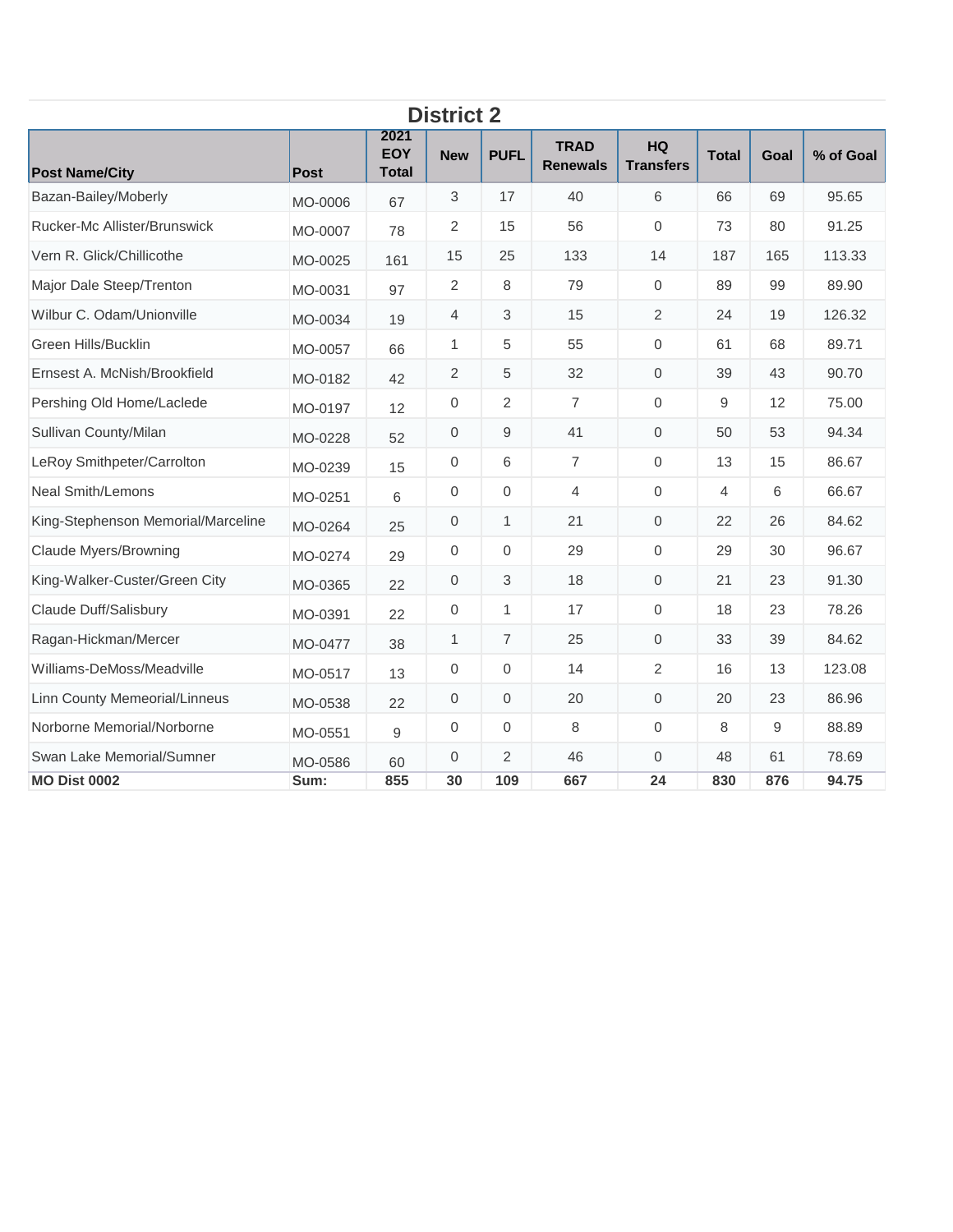| ט ואוואוש                              |             |                                    |                           |                     |                                |                        |                |                |           |  |  |  |
|----------------------------------------|-------------|------------------------------------|---------------------------|---------------------|--------------------------------|------------------------|----------------|----------------|-----------|--|--|--|
| <b>Post Name/City</b>                  | <b>Post</b> | 2021<br><b>EOY</b><br><b>Total</b> | <b>New</b>                | <b>PUFL</b>         | <b>TRAD</b><br><b>Renewals</b> | HQ<br><b>Transfers</b> | <b>Total</b>   | Goal           | % of Goal |  |  |  |
| Elmer Ellis/Cameron                    | MO-0033     | 59                                 | 0                         | 13                  | 27                             | $\mathbf 0$            | 40             | 60             | 66.67     |  |  |  |
| Eagleville Memorial/Eagleville         | MO-0056     | 20                                 | $\mathbf 0$               | 1                   | 18                             | $\mathbf 0$            | 19             | 20             | 95.00     |  |  |  |
| Smithville/Smithville                  | MO-0058     | 301                                | 30                        | 32                  | 221                            | 6                      | 289            | 308            | 93.83     |  |  |  |
| Jarchow-Schroeder/N. Kansas City       | MO-0061     | 134                                | 4                         | 12                  | 104                            | 6                      | 126            | 137            | 91.97     |  |  |  |
| McAfee-Stephens/Gallatin               | MO-0068     | 7                                  | $\mathbf 0$               | $\overline{2}$      | $\overline{4}$                 | $\mathbf 0$            | 6              | $\overline{7}$ | 85.71     |  |  |  |
| John Edgar Barnes/Grant City           | MO-0092     | 21                                 | $\mathbf 0$               | 4                   | 17                             | $\mathbf 0$            | 21             | 22             | 95.45     |  |  |  |
| Robert H. Baker/Liberty                | MO-0095     | 214                                | 1                         | 26                  | 156                            | 6                      | 189            | 219            | 86.30     |  |  |  |
| John Callahan/Plattsburg               | MO-0097     | 48                                 | $\sqrt{2}$                | $\overline{2}$      | 43                             | $\mathbf 0$            | 47             | 49             | 95.92     |  |  |  |
| Donald Holden/Albany                   | MO-0106     | 17                                 | $\mathbf 0$               | 2                   | 11                             | $\mathbf 0$            | 13             | 17             | 76.47     |  |  |  |
| Tweedie-Murray/Braymer                 | MO-0117     | 49                                 | 0                         | $\boldsymbol{7}$    | 35                             | $\mathbf 0$            | 42             | 50             | 84.00     |  |  |  |
| King City/King City                    | MO-0132     | 36                                 | 0                         | 4                   | 25                             | $\mathbf 0$            | 29             | 37             | 78.38     |  |  |  |
| Ed J. Kenney/Kidder                    | MO-0140     | 14                                 | 3                         | $\mathbf 0$         | 14                             | $\mathbf 0$            | 17             | 14             | 121.43    |  |  |  |
| Lincoln-Anderson/Osborn                | MO-0169     | 9                                  | 0                         | 1                   | 6                              | 0                      | $\overline{7}$ | 9              | 77.78     |  |  |  |
| Opdyke/Ridgeway                        | MO-0176     | 11                                 | 0                         | 0                   | 8                              | $\mathbf 0$            | 8              | 11             | 72.73     |  |  |  |
| Wilson-Axline/Bethany                  | MO-0216     | 70                                 | 4                         | 11                  | 56                             | $\overline{4}$         | 75             | 72             | 104.16    |  |  |  |
| <b>Clyde Gustine/Excelsior Springs</b> | MO-0236     | 108                                | $\sqrt{3}$                | 12                  | 77                             | $\sqrt{2}$             | 94             | 111            | 84.68     |  |  |  |
| Griffin-Skiles/Richmond                | MO-0237     | 121                                | 4                         | 32                  | 74                             | $\mathbf 0$            | 110            | 124            | 88.71     |  |  |  |
| Cainsville/Cainsville                  | MO-0257     | 17                                 | $\,0\,$                   | $\overline{2}$      | 13                             | $\mathbf 0$            | 15             | 18             | 83.33     |  |  |  |
| Raymond Sager/Stanberry                | MO-0260     | 72                                 | $\sqrt{2}$                | 0                   | 64                             | 2                      | 68             | 74             | 91.89     |  |  |  |
| Boutwell-Clark-Craven-Eads/Hamilton    | MO-0285     | 54                                 | 1                         | 8                   | 36                             | $\mathbf 0$            | 45             | 55             | 81.82     |  |  |  |
| <b>Gower Memorial/Gower</b>            | MO-0393     | 46                                 | 1                         | 16                  | 21                             | $\mathbf 0$            | 38             | 47             | 80.85     |  |  |  |
| Kirby Stapleton/Lathrop                | MO-0467     | 41                                 | 2                         | 2                   | 35                             | 2                      | 41             | 42             | 97.61     |  |  |  |
| Hardin/Hardin                          | MO-0487     | 16                                 | $\,0\,$                   | $\mathsf{O}\xspace$ | 15                             | $\mathsf{O}\xspace$    | 15             | 17             | 88.24     |  |  |  |
| Robinson-Beeching/Stewatsville         | MO-0508     | 52                                 | $\,0\,$                   | 4                   | 39                             | $\overline{4}$         | 47             | 53             | 88.68     |  |  |  |
| Polo Memorial/Polo                     | MO-0557     | 49                                 | 1                         | 6                   | 40                             | $\,0\,$                | 47             | 50             | 94.00     |  |  |  |
| Bennett and Dennis/Gladstone           | MO-0626     | 228                                | $\ensuremath{\mathsf{3}}$ | 34                  | 162                            | $\overline{4}$         | 203            | 234            | 86.75     |  |  |  |
| <b>MO Dist 0003</b>                    | Sum:        |                                    | 61                        | 233                 | 1321                           | 36                     | 1651           | 1857           | 88.91     |  |  |  |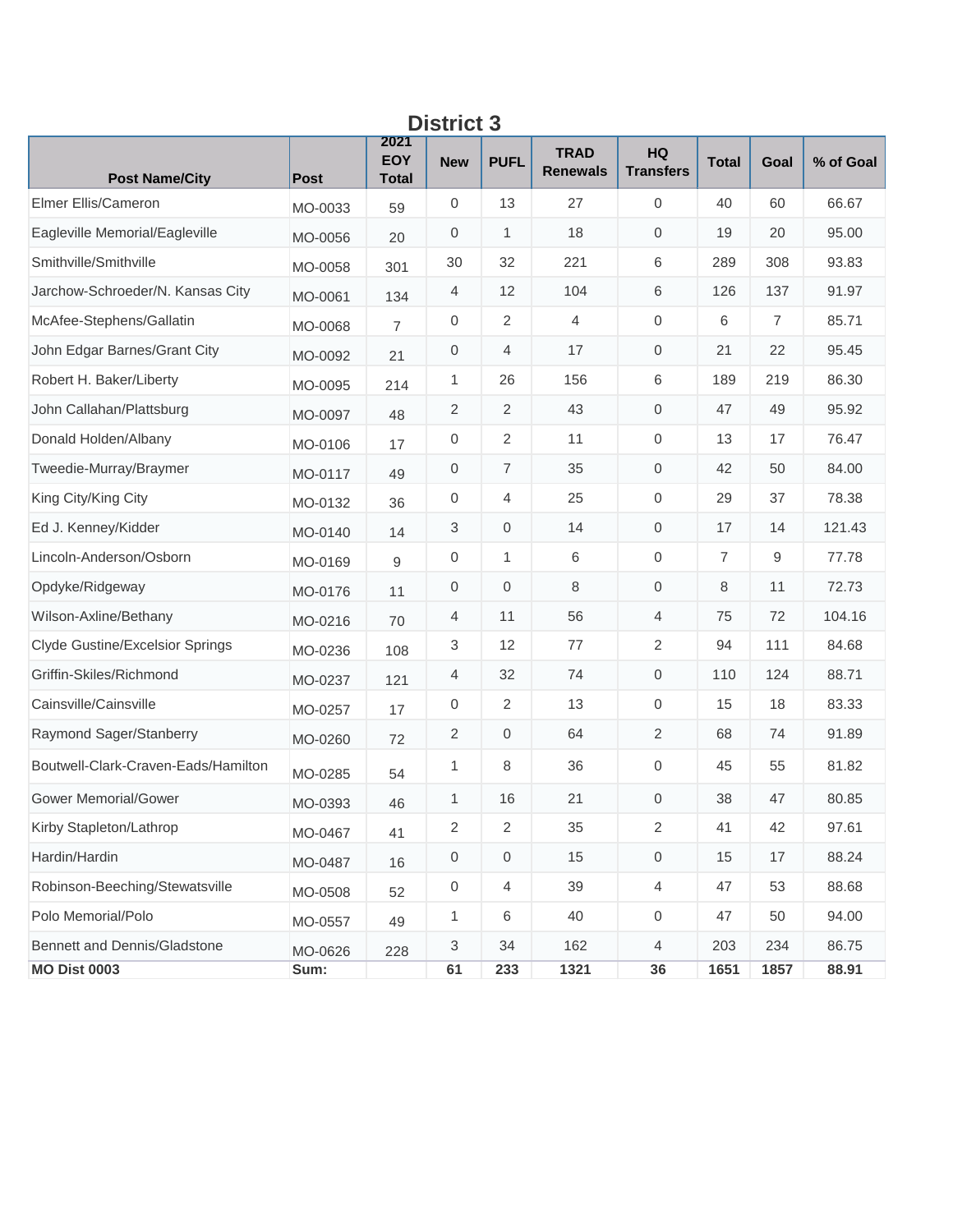| <b>District 4</b>                   |         |                                    |                |                |                                |                               |              |      |           |  |  |  |
|-------------------------------------|---------|------------------------------------|----------------|----------------|--------------------------------|-------------------------------|--------------|------|-----------|--|--|--|
| <b>Post Name/City</b>               | Post    | 2021<br><b>EOY</b><br><b>Total</b> | <b>New</b>     | <b>PUFL</b>    | <b>TRAD</b><br><b>Renewals</b> | <b>HQ</b><br><b>Transfers</b> | <b>Total</b> | Goal | % of Goal |  |  |  |
| MacDonald-Dugger/St. Joesph         | MO-0011 | 43                                 | $\overline{0}$ | 4              | 37                             | $\Omega$                      | 41           | 44   | 93.18     |  |  |  |
| Merrill-Smith/Westboro              | MO-0032 | 13                                 | $\mathbf 0$    | 1              | 12                             | $\mathbf 0$                   | 13           | 13   | 100.00    |  |  |  |
| Ralph Greer/Rock Port               | MO-0049 | 56                                 | $\mathbf{0}$   | $\overline{2}$ | 44                             | $\Omega$                      | 46           | 57   | 80.70     |  |  |  |
| James Ewadard Gray/Maryville        | MO-0100 | 115                                | 1              | 14             | 86                             | $\mathbf 0$                   | 101          | 118  | 85.59     |  |  |  |
| Paul P. Shutts/Mound City           | MO-0121 | 21                                 | $\mathbf 0$    | $\overline{4}$ | 17                             | $\mathbf 0$                   | 21           | 22   | 95.45     |  |  |  |
| Story-Hardin/Criag                  | MO-0164 | 52                                 | $\mathbf{0}$   | 0              | 48                             | $\mathbf 0$                   | 48           | 53   | 90.57     |  |  |  |
| Harris E. Petree/Oregon             | MO-0190 | 26                                 | $\mathbf 0$    | 2              | 16                             | $\mathbf 0$                   | 18           | 27   | 66.67     |  |  |  |
| Allen-Schiffern/Tarkio              | MO-0199 | 54                                 | $\mathbf 0$    | $\overline{2}$ | 50                             | $\mathbf{0}$                  | 52           | 56   | 92.86     |  |  |  |
| Maitland-Graham/Maitland            | MO-0256 | 20                                 | $\mathbf{0}$   | 5              | 18                             | 2                             | 25           | 20   | 125.00    |  |  |  |
| John Richards/Fairfax               | MO-0284 | 17                                 | $\mathbf 0$    | 2              | 14                             | $\mathbf 0$                   | 16           | 17   | 94.12     |  |  |  |
| Dick Munkres/Savannah               | MO-0287 | 217                                | 13             | 17             | 194                            | 6                             | 230          | 222  | 103.60    |  |  |  |
| Glen Ulmer/Hopkins                  | MO-0288 | 15                                 | $\mathbf 0$    | 0              | 14                             | $\mathbf{0}$                  | 14           | 15   | 93.33     |  |  |  |
| Rolla Dicks/Burlington Junction     | MO-0315 | 50                                 | $\mathbf 0$    | $\overline{7}$ | 43                             | $\mathbf{0}$                  | 50           | 51   | 98.04     |  |  |  |
| Leon A. Robbins Memorial/Parkville  | MO-0318 | 167                                | 16             | 27             | 124                            | 21                            | 188          | 171  | 109.94    |  |  |  |
| Poney Express/St. Joseph            | MO-0359 | 454                                | 4              | 60             | 306                            | 44                            | 414          | 465  | 89.03     |  |  |  |
| Daniel-Shafer/Edgerton              | MO-0445 | 25                                 | $\mathbf 0$    | 6              | 6                              | $\mathbf{1}$                  | 13           | 26   | 50.00     |  |  |  |
| Tri-C Memeorial/Conception Junction | MO-0464 | 194                                | $\mathbf 0$    | 21             | 163                            | $\mathbf{0}$                  | 184          | 199  | 92.46     |  |  |  |
| Weston/Weston                       | MO-0501 | 27                                 | 2              | 5              | 20                             | 2                             | 29           | 28   | 103.57    |  |  |  |
| Curry-Richardson/Parnell            | MO-0528 | 31                                 | 1              | 1              | 28                             | $\mathbf{0}$                  | 30           | 32   | 93.75     |  |  |  |
| <b>MO Dist 0004</b>                 | Sum:    | 1,597                              | 37             | 180            | 1240                           | 76                            | 1533         | 1636 | 93.7      |  |  |  |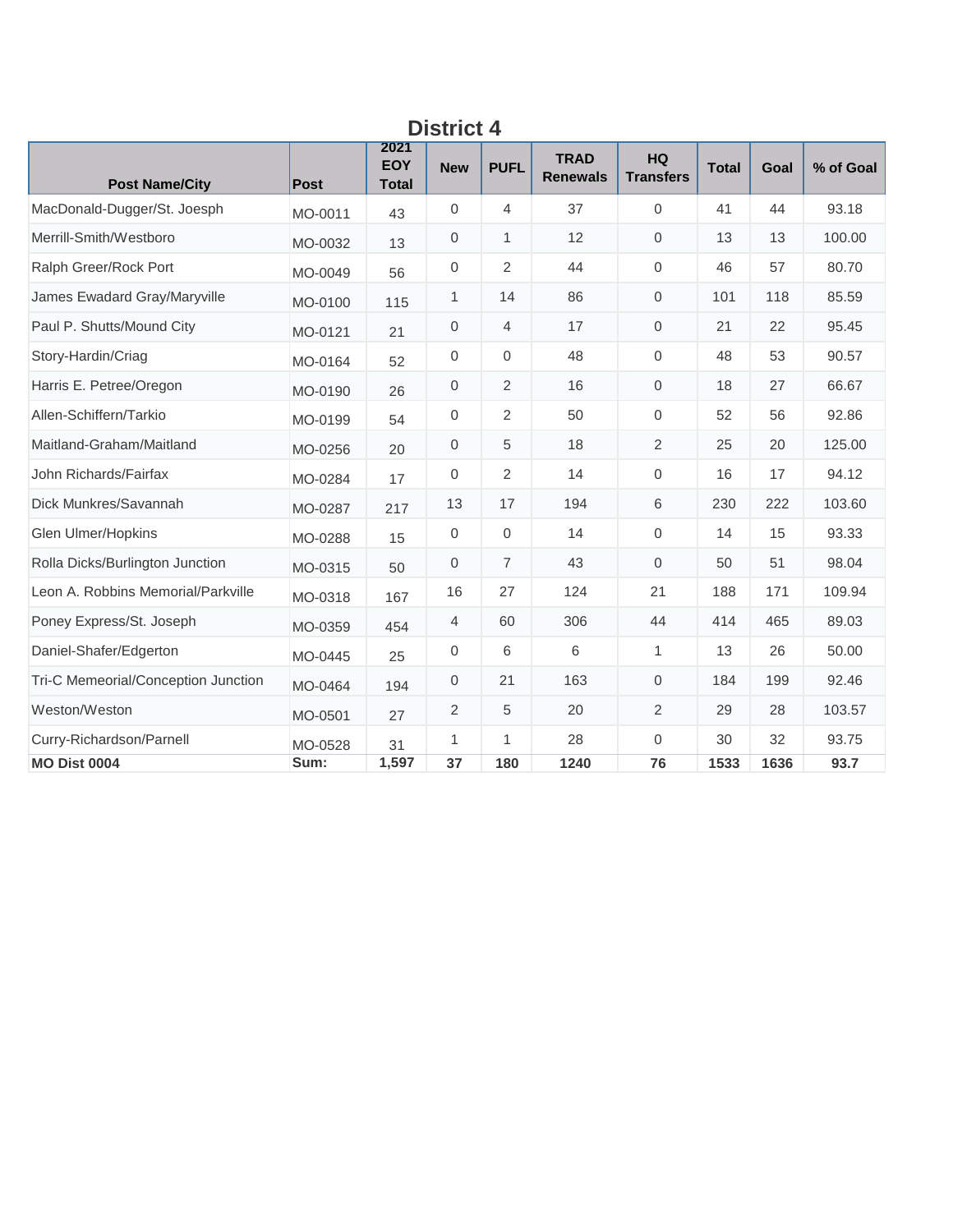| DISTICL J                                    |         |                             |            |                |                                |                               |              |      |           |  |  |
|----------------------------------------------|---------|-----------------------------|------------|----------------|--------------------------------|-------------------------------|--------------|------|-----------|--|--|
| <b>Post Name/ City</b>                       | Post    | 2021<br><b>EOY</b><br>Total | <b>New</b> | <b>PUFL</b>    | <b>TRAD</b><br><b>Renewals</b> | <b>HQ</b><br><b>Transfers</b> | <b>Total</b> | Goal | % of Goal |  |  |
| Tirey J. Ford/Independence                   | MO-0021 | 1,047                       | 42         | 182            | 758                            | 29                            | 1011         | 1072 | 94.31     |  |  |
| Wayne Miner/Kansas City                      | MO-0149 | 123                         | 8          | 20             | 84                             | 4                             | 116          | 126  | 92.06     |  |  |
| Robert L. Clore/Lee's Summit                 | MO-0189 | 204                         | 8          | 44             | 167                            | 8                             | 227          | 209  | 108.61    |  |  |
| Cowboy-Nichols/Sugar Creek                   | MO-0340 | 17                          | 0          | 18             | $\mathbf{0}$                   | $\mathbf 0$                   | 18           | 18   | 100.00    |  |  |
| Oak Grove/Oak Grove                          | MO-0379 | 94                          | 5          | 10             | 70                             | $\mathbf 0$                   | 85           | 96   | 88.54     |  |  |
| Stanley-Pack/Blue Springs                    | MO-0499 | 294                         | 9          | 49             | 212                            | 2                             | 272          | 301  | 90.37     |  |  |
| Raytown Memorial/Raytown                     | MO-0596 | 43                          | 0          | 8              | 31                             | $\Omega$                      | 39           | 44   | 88.64     |  |  |
| Hickman Mills Memorial/Hickman Mills         | MO-0598 | 87                          | 0          | 21             | 22                             | $\mathbf 0$                   | 43           | 89   | 48.31     |  |  |
| Heartland Women Veterans/Independent MO-1107 |         | 21                          | 1          | $\overline{2}$ | 18                             | $\Omega$                      | 21           | 22   | 95.45     |  |  |
| <b>MO Dist. 0005</b>                         | Sum:    | 1,930                       | 73         | 354            | 1362                           | 43                            | 1832         | 1977 | 92.67     |  |  |

**District 5**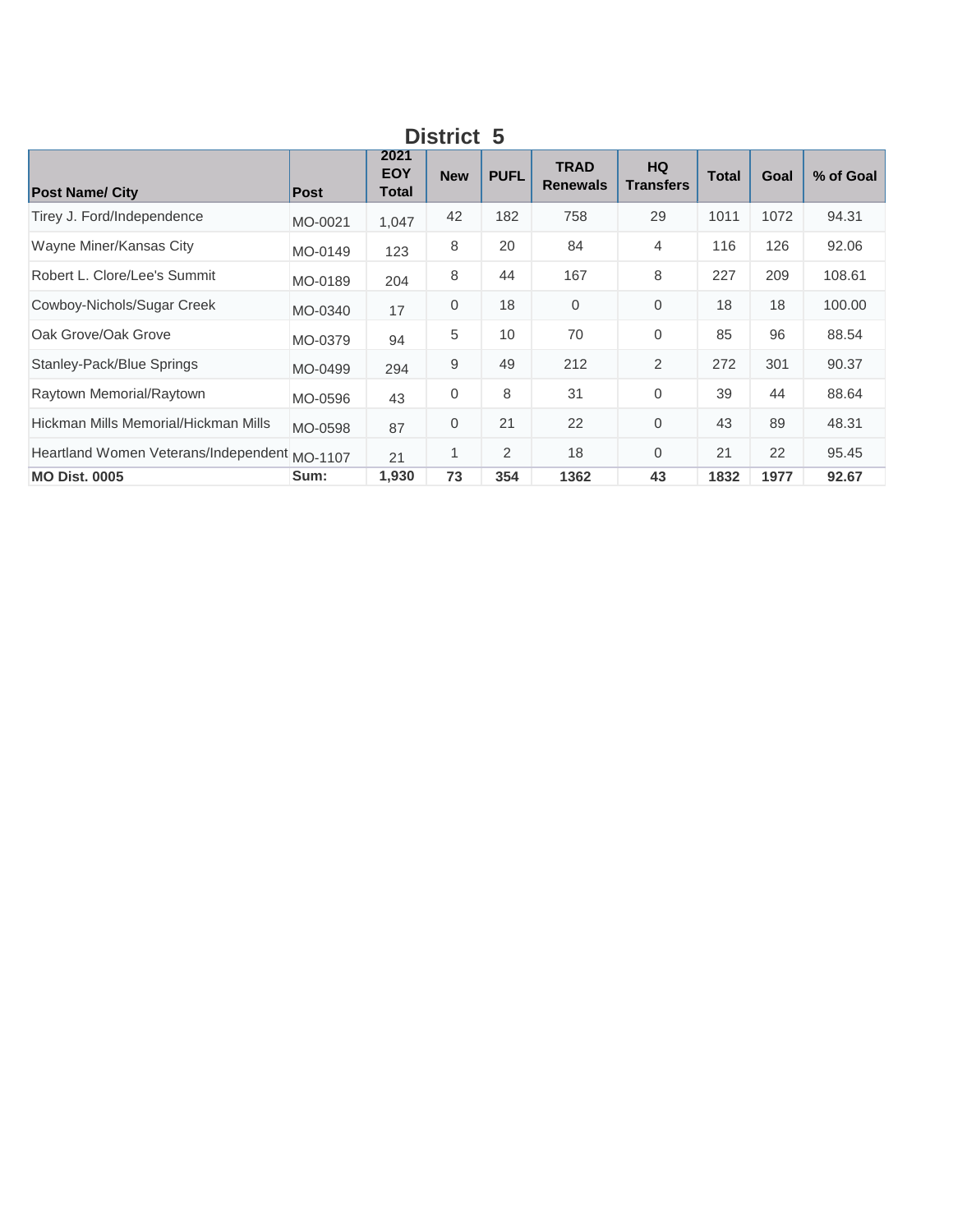| ט ואוואט                         |         |                                    |              |                |                                |                               |              |                |           |  |  |  |
|----------------------------------|---------|------------------------------------|--------------|----------------|--------------------------------|-------------------------------|--------------|----------------|-----------|--|--|--|
| <b>Post Name/City</b>            | Post    | 2021<br><b>EOY</b><br><b>Total</b> | <b>New</b>   | <b>PUFL</b>    | <b>TRAD</b><br><b>Renewals</b> | <b>HQ</b><br><b>Transfers</b> | <b>Total</b> | Goal           | % of Goal |  |  |  |
| Leon Ogier/Nevada                | MO-0002 | 38                                 | 2            | $\overline{2}$ | 29                             | 2                             | 35           | 39             | 89.74     |  |  |  |
| Clem P. Dickinson/Clinton        | MO-0014 | 98                                 | $\mathbf{1}$ | 25             | 66                             | $\mathbf{0}$                  | 92           | 100            | 92.00     |  |  |  |
| Hurley Lee Spicer/Harrisonville  | MO-0042 | 83                                 | 2            | 11             | 71                             | $\mathbf{1}$                  | 85           | 85             | 100.00    |  |  |  |
| James P Amoic/Bulter             | MO-0046 | 28                                 | 1            | 4              | 21                             | $\overline{2}$                | 28           | 29             | 96.55     |  |  |  |
| Newton Dudley/Pleasant Hill      | MO-0053 | 16                                 | $\mathbf 0$  | 2              | $\overline{7}$                 | $\mathbf 0$                   | 9            | 16             | 56.25     |  |  |  |
| Craig-Wheeler-Duzan/Rich Hill    | MO-0067 | 37                                 | $\mathbf{0}$ | 0              | 34                             | 2                             | 36           | 38             | 94.74     |  |  |  |
| Windsor/Windsor                  | MO-0082 | 100                                | 2            | 17             | 73                             | $\mathbf 0$                   | 92           | 102            | 90.20     |  |  |  |
| Munday-Hancock/Holden            | MO-0090 | 59                                 | $\mathbf{0}$ | 6              | 36                             | 2                             | 44           | 60             | 73.33     |  |  |  |
| Mathews-Crawford/Warrensburg     | MO-0131 | 387                                | 22           | 61             | 277                            | 3                             | 363          | 396            | 91.67     |  |  |  |
| Hall-Hartwell/Drexel             | MO-0183 | $\mathbf{0}$                       | $\mathbf 0$  | $\overline{0}$ | 8                              | $\mathbf 0$                   | 8            | $\overline{7}$ | 114.29    |  |  |  |
| Trent-Sallee/Stockton            | MO-0230 | 101                                | 27           | 9              | 88                             | $\mathbf{0}$                  | 124          | 104            | 119.23    |  |  |  |
| Koca-Reeder-Giddens/Eldorado Spg | MO-0233 | 37                                 | 1            | 9              | 23                             | $\mathbf{0}$                  | 33           | 38             | 86.84     |  |  |  |
| Ingham-Morgan/Urich              | MO-0371 | 33                                 | $\mathbf{0}$ | 3              | 20                             | $\Omega$                      | 23           | 34             | 67.65     |  |  |  |
| Belton/Belton                    | MO-0488 | 91                                 | 1            | 11             | 68                             | $\mathbf 0$                   | 80           | 93             | 86.02     |  |  |  |
| Garden City Memorial/Garden City | MO-0498 | 21                                 | 0            | 4              | 17                             | $\mathbf 0$                   | 21           | 22             | 95.45     |  |  |  |
| Calhoun/Calhoun                  | MO-0566 | 25                                 | $\mathbf 0$  | 1              | 13                             | $\mathbf{0}$                  | 14           | 26             | 53.85     |  |  |  |
| Lewis-French/Lowry City          | MO-0604 | 25                                 | $\mathbf{0}$ | 1              | 18                             | $\mathbf 0$                   | 19           | 26             | 73.08     |  |  |  |
| Emerson-Bell/Osceola             | MO-0618 | 28                                 | $\mathbf 0$  | 5              | 8                              | $\mathbf{0}$                  | 13           | 29             | 44.83     |  |  |  |
| <b>MO Dist 0006</b>              | Sum:    | 1,207                              | 59           | 171            | 877                            | 12                            | 1119         | 1244           | 89.95     |  |  |  |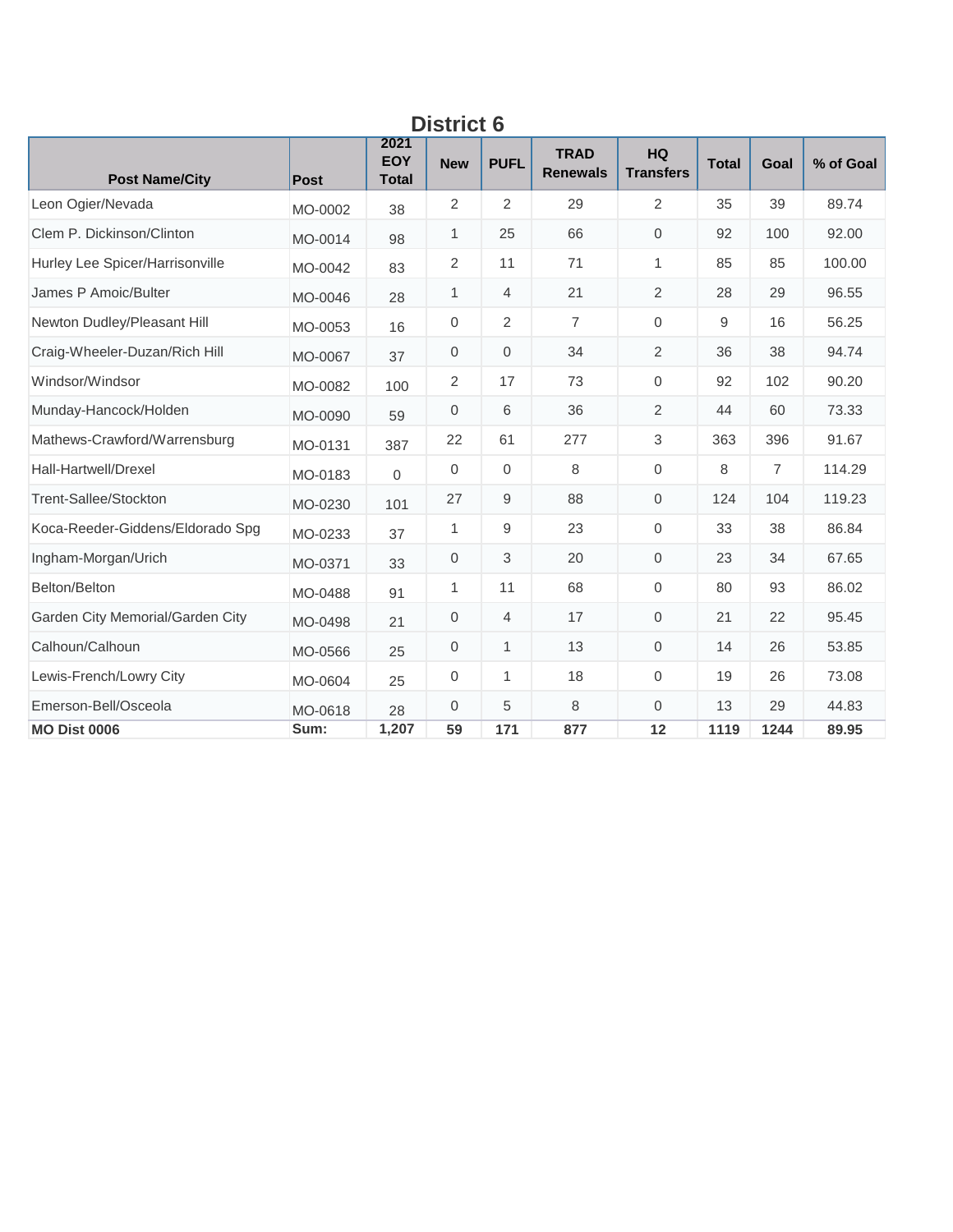| <b>Post Name/City</b>              | <b>Post</b> | 2021<br><b>EOY</b><br><b>Total</b> | <b>New</b>     | <b>PUFL</b>    | <b>TRAD</b><br><b>Renewals</b> | <b>HQ</b><br><b>Transfers</b> | <b>Total</b> | Goal | % of Goal |
|------------------------------------|-------------|------------------------------------|----------------|----------------|--------------------------------|-------------------------------|--------------|------|-----------|
| George Thomas Cullom/Lexington     | MO-0060     | 63                                 | $\mathfrak{S}$ | 12             | 41                             | $\mathbf 0$                   | 56           | 65   | 86.15     |
| Charles E. Bollman/Slater          | MO-0078     | 92                                 | 0              | 17             | 66                             | 4                             | 87           | 94   | 92.55     |
| Borgman-Osthoff/Wellington         | MO-0134     | 43                                 | 1              | $\overline{4}$ | 34                             | $\mathbf 0$                   | 39           | 44   | 88.64     |
| Marshall/Marshall                  | MO-0191     | 35                                 | $\mathbf{0}$   | 11             | 16                             | $\mathbf{0}$                  | 27           | 36   | 75.00     |
| Glasgow/Glasgow                    | MO-0211     | 25                                 | 0              | 1              | 23                             | $\mathbf{0}$                  | 24           | 26   | 92.31     |
| Benton County/Warsaw               | MO-0217     | 338                                | 47             | 46             | 247                            | 14                            | 354          | 346  | 102.31    |
| Wrzeciona-Smith/Higginsville       | MO-0223     | 127                                | $\overline{2}$ | 30             | 86                             | 2                             | 120          | 128  | 93.75     |
| Lohman-Meyer/Concordia             | MO-0258     | 59                                 | $\mathbf{1}$   | 25             | 25                             | $\mathsf{O}\xspace$           | 51           | 61   | 83.61     |
| White-Bell/Fayette                 | MO-0273     | 27                                 | 3              | 1              | 24                             | $\overline{2}$                | 30           | 28   | 107.14    |
| <b>Sweet Springs/Sweet Springs</b> | MO-0279     | 39                                 | $\mathbf{1}$   | $\overline{7}$ | 30                             | $\mathsf{O}\xspace$           | 38           | 40   | 95.00     |
| Douthit-Specker/Odessa             | MO-0286     | 40                                 | 0              | 5              | 29                             | $\mathbf 0$                   | 34           | 41   | 82.93     |
| Abraham Lincoln/Cole Camp          | MO-0305     | 134                                | 3              | 18             | 97                             | 2                             | 120          | 137  | 87.59     |
| Tieman-Blackburn/Blackburn         | MO-0478     | 135                                | $\mathbf 0$    | 38             | 83                             | $\mathbf{0}$                  | 121          | 138  | 87.68     |
| George T. Murphy/Green Ridge       | MO-0491     | 22                                 | 3              | 5              | 17                             | $\mathbf 0$                   | 25           | 23   | 108.70    |
| La Monte/La Monte                  | MO-0520     | 14                                 | 1              | 2              | 11                             | $\mathbf{0}$                  | 14           | 14   | 100.00    |
| Malta Bend Memorial/Malta Bend     | MO-0558     | 221                                | $\overline{4}$ | 37             | 176                            | $\mathbf{0}$                  | 217          | 226  | 96.02     |
| <b>Cross Timbers/Cross Timbers</b> | MO-0623     | 12                                 | $\mathbf{0}$   | 2              | 8                              | $\mathbf 0$                   | 10           | 12   | 83.33     |
| George A. Whiteman Mem/Sedalia     | MO-0642     | 326                                | 16             | 44             | 224                            | 6                             | 290          | 333  | 87.09     |
| Hickory County Memorial/Hermitage  | MO-0785     | 17                                 | 1              | 2              | 9                              | 1                             | 13           | 18   | 72.22     |
| <b>MO Dist 0007</b>                | Sum:        | 1,769                              | 86             | 307            | 1246                           | 31                            | 1670         | 1810 | 92.27     |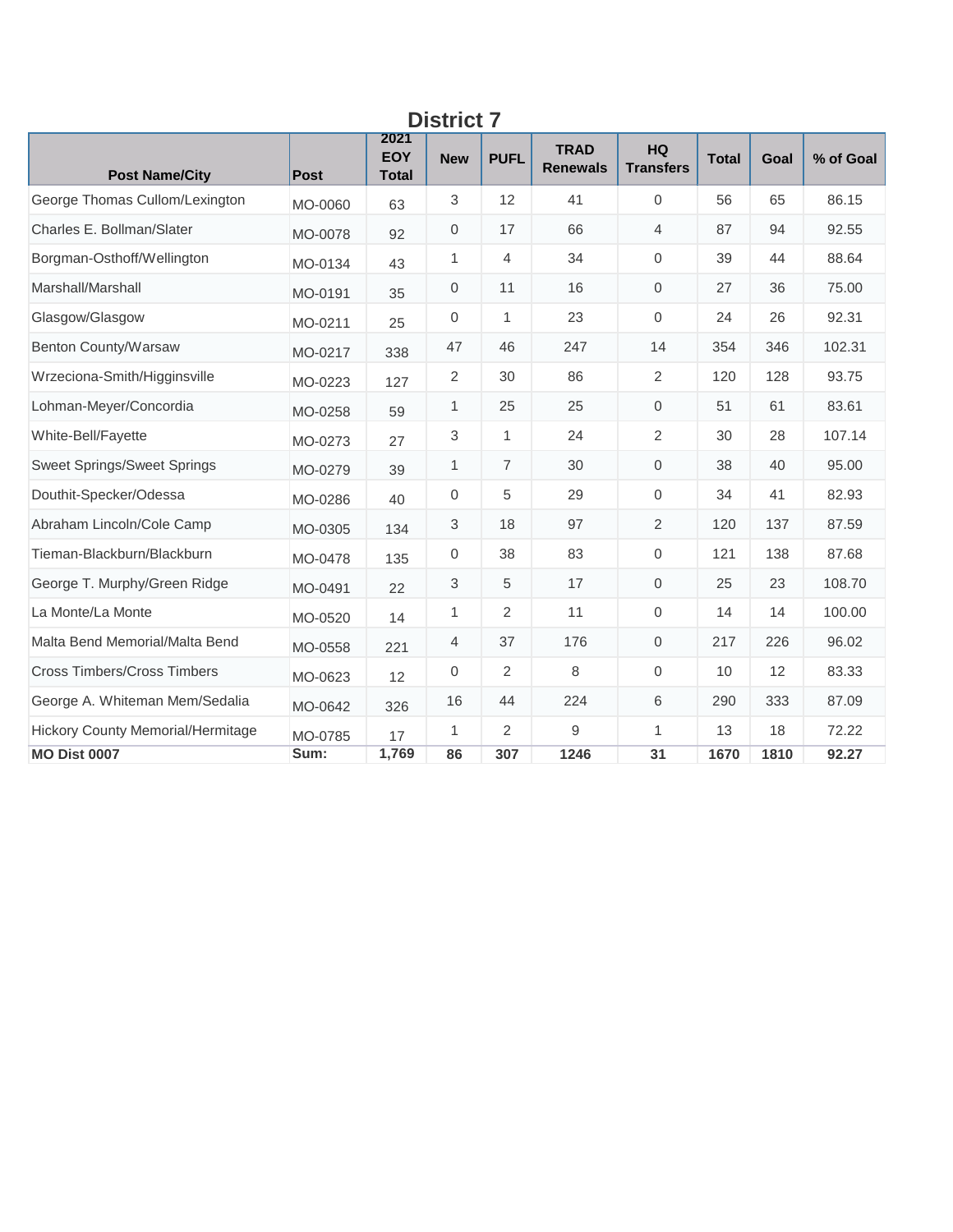| יטו וטכ                              |             |                                    |                     |                |                                |                        |                |                |           |  |  |  |
|--------------------------------------|-------------|------------------------------------|---------------------|----------------|--------------------------------|------------------------|----------------|----------------|-----------|--|--|--|
| <b>Post Name/City</b>                | <b>Post</b> | 2021<br><b>EOY</b><br><b>Total</b> | <b>New</b>          | <b>PUFL</b>    | <b>TRAD</b><br><b>Renewals</b> | HQ<br><b>Transfers</b> | <b>Total</b>   | Goal           | % of Goal |  |  |  |
| Roscoe-Enloe/Jefferson City          | MO-0005     | 1,211                              | 51                  | 99             | 1025                           | 16                     | 1191           | 1240           | 96.05     |  |  |  |
| Thoma-Tuttle-Booneville              | MO-0052     | 57                                 | $\mathbf{1}$        | $\overline{4}$ | 50                             | $\overline{4}$         | 59             | 58             | 101.72    |  |  |  |
| George Clark Harlan/Otterville       | MO-0084     | 8                                  | 0                   | 4              | $\overline{4}$                 | $\mathbf 0$            | 8              | 8              | 100.00    |  |  |  |
| Morgan County/Versailes              | MO-0104     | 29                                 | 0                   | 2              | 21                             | $\boldsymbol{0}$       | 23             | 30             | 76.67     |  |  |  |
| Freemont Watkins/Iberia              | MO-0105     | 27                                 | $\overline{2}$      | $\mathbf{1}$   | 16                             | $\overline{c}$         | 21             | 28             | 75.00     |  |  |  |
| Charles W. Waller/Centralia          | MO-0113     | 21                                 | $\mathbf 0$         | $\overline{7}$ | 14                             | $\mathbf{0}$           | 21             | 22             | 95.45     |  |  |  |
| Harry B. Pryor/Ashland               | MO-0152     | 57                                 | $\mathbf{1}$        | 8              | 46                             | $\overline{2}$         | 57             | 58             | 98.28     |  |  |  |
| Lake of The Ozarks/Camdenton         | MO-0193     | 11                                 | $\mathbf 0$         | $\overline{4}$ | 5                              | $\overline{2}$         | 11             | 11             | 100.00    |  |  |  |
| Herbert Williams/Columbia            | MO-0202     | 247                                | 12                  | 45             | 179                            | $\,8\,$                | 244            | 253            | 96.44     |  |  |  |
| Kingdom/Fulton                       | MO-0210     | 16                                 | $\mathsf{O}\xspace$ | 2              | 14                             | $\mathbf 0$            | 16             | 16             | 100.00    |  |  |  |
| Omer M. Goode/Lake Ozark             | MO-0229     | 41                                 | $\mathbf{1}$        | 10             | 30                             | $\mathbf 0$            | 41             | 42             | 97.62     |  |  |  |
| Tony Jenkins/Jefferson Ciy           | MO-0231     | $\overline{4}$                     | $\mathbf{0}$        | $\mathbf 0$    | 4                              | $\mathbf{0}$           | $\overline{4}$ | $\overline{4}$ | 100.00    |  |  |  |
| Richard T. Kelly/Columbia            | MO-0238     | 12                                 | 0                   | 2              | 9                              | $\mathbf{0}$           | 11             | 12             | 91.67     |  |  |  |
| Pilot Grove/Pilot Grove              | MO-0266     | 28                                 | 1                   | 3              | 23                             | $\mathbf 0$            | 27             | 29             | 93.10     |  |  |  |
| Edgar Cole/Tipton                    | MO-0304     | 51                                 | 1                   | $\overline{2}$ | 42                             | $\mathbf 0$            | 45             | 52             | 86.54     |  |  |  |
| Paul A. Hasenbeck/Freeburg           | MO-0317     | 151                                | 6                   | 9              | 132                            | 6                      | 153            | 155            | 98.71     |  |  |  |
| Galloway-Martens/Stover              | MO-0343     | 46                                 | 1                   | $\overline{2}$ | 34                             | $\mathbf 0$            | 37             | 47             | 78.72     |  |  |  |
| <b>Bunceton Memorial/Bunceton</b>    | MO-0415     | 3                                  | $\mathbf 0$         | $\mathbf{1}$   | 2                              | $\mathbf 0$            | 3              | 3              | 100.00    |  |  |  |
| Hartsburg/Hartsburg                  | MO-0424     | 31                                 | 1                   | $\mathbf 0$    | 32                             | $\sqrt{2}$             | 35             | 32             | 109.38    |  |  |  |
| Chamois/Chamois                      | MO-0506     | 19                                 | $\mathsf{O}\xspace$ | 0              | 18                             | $\mathbf 0$            | 18             | 20             | 90.00     |  |  |  |
| Westphalia/Westphalia                | MO-0544     | 30                                 | $\mathbf 0$         | 7              | 22                             | 2                      | 31             | 31             | 100.00    |  |  |  |
| St. Elizabeth Memorial/St. Elizabeth | MO-0545     | 32                                 | $\mathbf 0$         | $\mathbf 0$    | 29                             | $\mathbf 0$            | 29             | 33             | 87.88     |  |  |  |
| Zachariah Davis Wheat/Sunrise Bch    | MO-0624     | 459                                | 18                  | 44             | 373                            | 8                      | 443            | 470            | 94.26     |  |  |  |
| Central MO Women Vets/Columbia       | MO-1111     | 8                                  | $\overline{0}$      | 1              | 3                              | $\mathbf 0$            | $\overline{4}$ | 8              | 50.00     |  |  |  |
| <b>MO Dist 0008</b>                  | Sum:        | 2,599                              | 96                  | 257            | 2127                           | 52                     | 2532           | 2662           | 95.12     |  |  |  |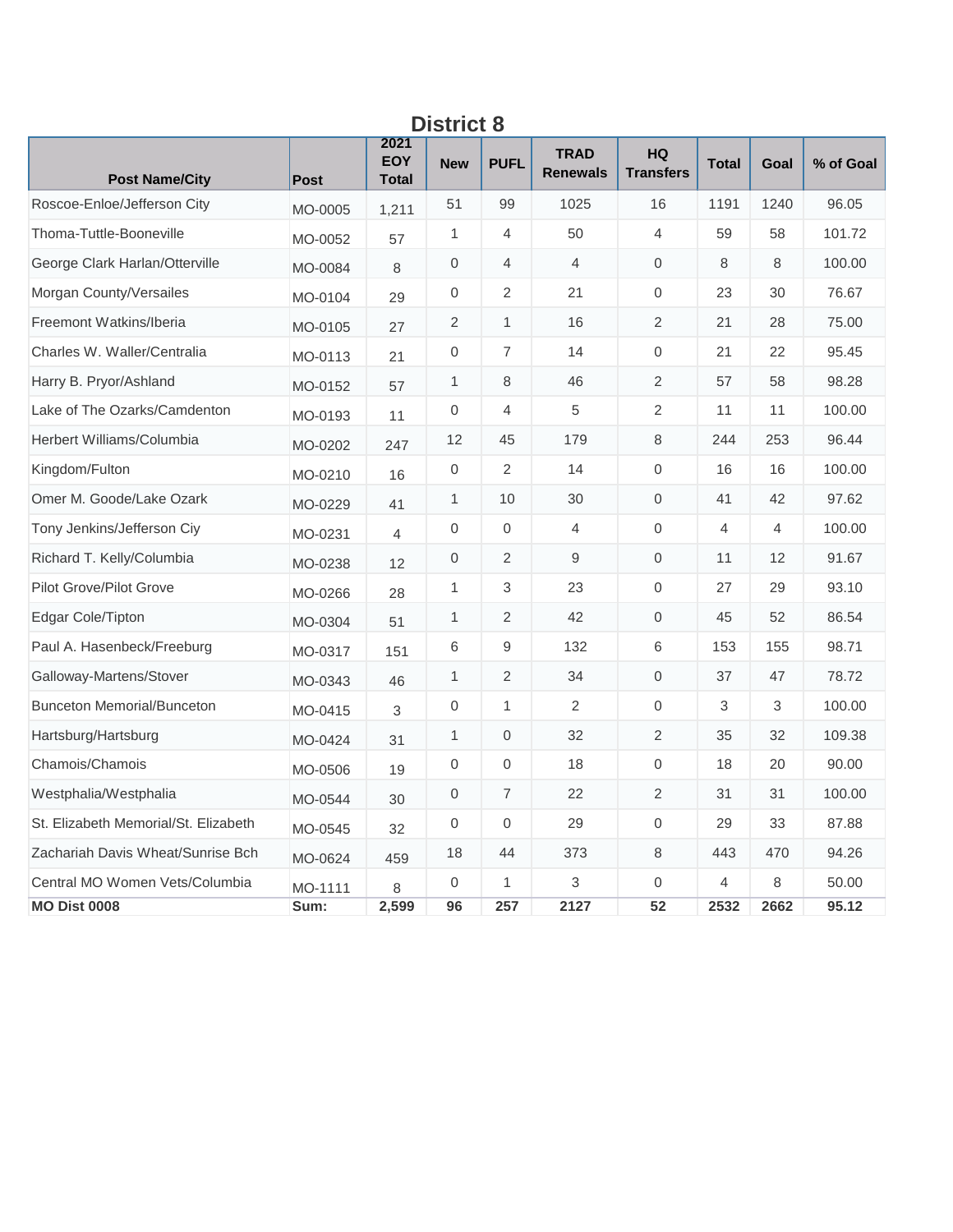| <b>District 9</b>                    |             |                                    |                  |                |                                |                               |              |              |           |  |  |  |
|--------------------------------------|-------------|------------------------------------|------------------|----------------|--------------------------------|-------------------------------|--------------|--------------|-----------|--|--|--|
| <b>Post Name/City</b>                | <b>Post</b> | 2021<br><b>EOY</b><br><b>Total</b> | <b>New</b>       | <b>PUFL</b>    | <b>TRAD</b><br><b>Renewals</b> | <b>HQ</b><br><b>Transfers</b> | <b>Total</b> | Goal         | % of Goal |  |  |  |
| Sullivan/Sullivan                    | MO-0018     | 21                                 | 1                | 3              | 16                             | $\mathbf{0}$                  | 20           | 22           | 90.91     |  |  |  |
| James Bledsoe/Mexico                 | MO-0026     | 47                                 | 2                | 4              | 42                             | 2                             | 50           | 48           | 104.17    |  |  |  |
| Lincoln County/Troy                  | MO-0094     | 65                                 | 5                | 9              | 47                             | 6                             | 67           | 67           | 100.00    |  |  |  |
| Warren County/Warrenton              | MO-0122     | 6                                  | $\mathbf 0$      | 6              | $\mathbf 0$                    | $\mathbf 0$                   | 6            | 6            | 100.00    |  |  |  |
| Joseph B. Koeing/Rhineland           | MO-0147     | 37                                 | $\mathbf 0$      | 4              | 28                             | $\mathbf 0$                   | 32           | 38           | 84.21     |  |  |  |
| Daniel Boone/Marthasville            | MO-0180     | 59                                 | 3                | 6              | 48                             | $\overline{4}$                | 60           | 60           | 100.00    |  |  |  |
| Washington/Washington                | MO-0218     | 295                                | 5                | 31             | 239                            | $\overline{7}$                | 282          | 302          | 93.38     |  |  |  |
| <b>Elsberry Community/Elsberry</b>   | MO-0226     | 67                                 | 5                | 4              | 53                             | $\mathbf 0$                   | 62           | 69           | 89.86     |  |  |  |
| Harry H Haferkamp/Augusta            | MO-0262     | 14                                 | 0                | 6              | $\overline{7}$                 | $\mathbf{0}$                  | 13           | 14           | 92.86     |  |  |  |
| Robert Graham/Montgomery City        | MO-0277     | 12                                 | $\mathbf 0$      | 0              | 11                             | $\mathbf 0$                   | 11           | 12           | 91.67     |  |  |  |
| Union/Union                          | MO-0297     | 187                                | 13               | 14             | 145                            | $\mathbf{0}$                  | 172          | 192          | 89.58     |  |  |  |
| St. Charles/St. Charles              | MO-0312     | 593                                | 12               | 64             | 464                            | 18                            | 558          | 607          | 91.93     |  |  |  |
| Aloys-Crockwell/St. Peters           | MO-0313     | 208                                | 12               | 17             | 163                            | 10                            | 202          | 213          | 94.84     |  |  |  |
| Vogt-Keene-Mintert/Protage De Sioux  | MO-0319     | 9                                  | $\mathbf 0$      | 8              | 1                              | $\mathbf{0}$                  | 9            | 9            | 100.00    |  |  |  |
| Colwell-Harris-Paul Williams/Pacific | MO-0320     | 69                                 | 4                | 6              | 53                             | $\mathbf{0}$                  | 63           | 71           | 88.73     |  |  |  |
| Wentzville/Wentzville                | MO-0323     | 383                                | 5                | 29             | 351                            | 8                             | 393          | 392          | 100.26    |  |  |  |
| Saint Clair Memorial/St. Clair       | MO-0347     | 155                                | 10               | 14             | 126                            | $\overline{4}$                | 154          | 159          | 96.86     |  |  |  |
| Dudley-Patton-Harvey/Clarksville     | MO-0349     | 29                                 | $\mathbf 0$      | 8              | 19                             | $\mathbf{0}$                  | 27           | 30           | 90.00     |  |  |  |
| New Haven/New Haven                  | MO-0366     | 102                                | 1                | 6              | 86                             | $\mathbf 0$                   | 93           | 104          | 89.42     |  |  |  |
| Haney-Pennock/Louisiana              | MO-0370     | 148                                | 2                | 52             | 83                             | $\mathbf 0$                   | 137          | 151          | 90.73     |  |  |  |
| O'Fallon/O'Fallon                    | MO-0388     | 245                                | $\overline{2}$   | 30             | 177                            | $\mathbf 0$                   | 209          | 251          | 83.27     |  |  |  |
| Patrick Cleburne/Pacific             | MO-0402     | 14                                 | 0                | 0              | 14                             | $\,0\,$                       | 14           | 14           | 100.00    |  |  |  |
| Old Monroe/Old Monroe                | MO-0420     | 59                                 | $\boldsymbol{0}$ | $\overline{2}$ | 48                             | $\mathbf 0$                   | 50           | 60           | 83.33     |  |  |  |
| Hubbel-Paris/Laddonia                | MO-0510     | 62                                 | $\mathbf{1}$     | 17             | 41                             | $\mathbf 0$                   | 59           | 64           | 92.19     |  |  |  |
| Bay Community/Bay                    | MO-0541     | 17                                 | $\,0\,$          | $\mathbf 0$    | 16                             | $\,0\,$                       | 16           | 18           | 88.89     |  |  |  |
| Martinsburg/Martinsburg              | MO-0552     | 41                                 | 2                | 7              | 32                             | $\mathbf{1}$                  | 42           | 42           | 100.00    |  |  |  |
| Ladadie Memorial/Labadie             | MO-0565     | 31                                 | $\mathbf{1}$     | 0              | 30                             | $\,0\,$                       | 31           | 32           | 96.88     |  |  |  |
| Rosebud Memorial/Rosebud             | MO-0587     | 62                                 | $\boldsymbol{0}$ | 8              | 52                             | $\overline{2}$                | 62           | 63           | 98.41     |  |  |  |
| Lake Saint Louis/Lake Saint Louis    | MO-0632     | 1                                  | $\mathbf 0$      | 1              | $\boldsymbol{0}$               | $\mathbf 0$                   | $\mathbf{1}$ | $\mathbf{1}$ | 100.00    |  |  |  |
| <b>MO Dist 0009</b>                  | Sum:        | 3,038                              | 86               | 356            | 2392                           | 62                            | 2895         | 3111         | 93.06     |  |  |  |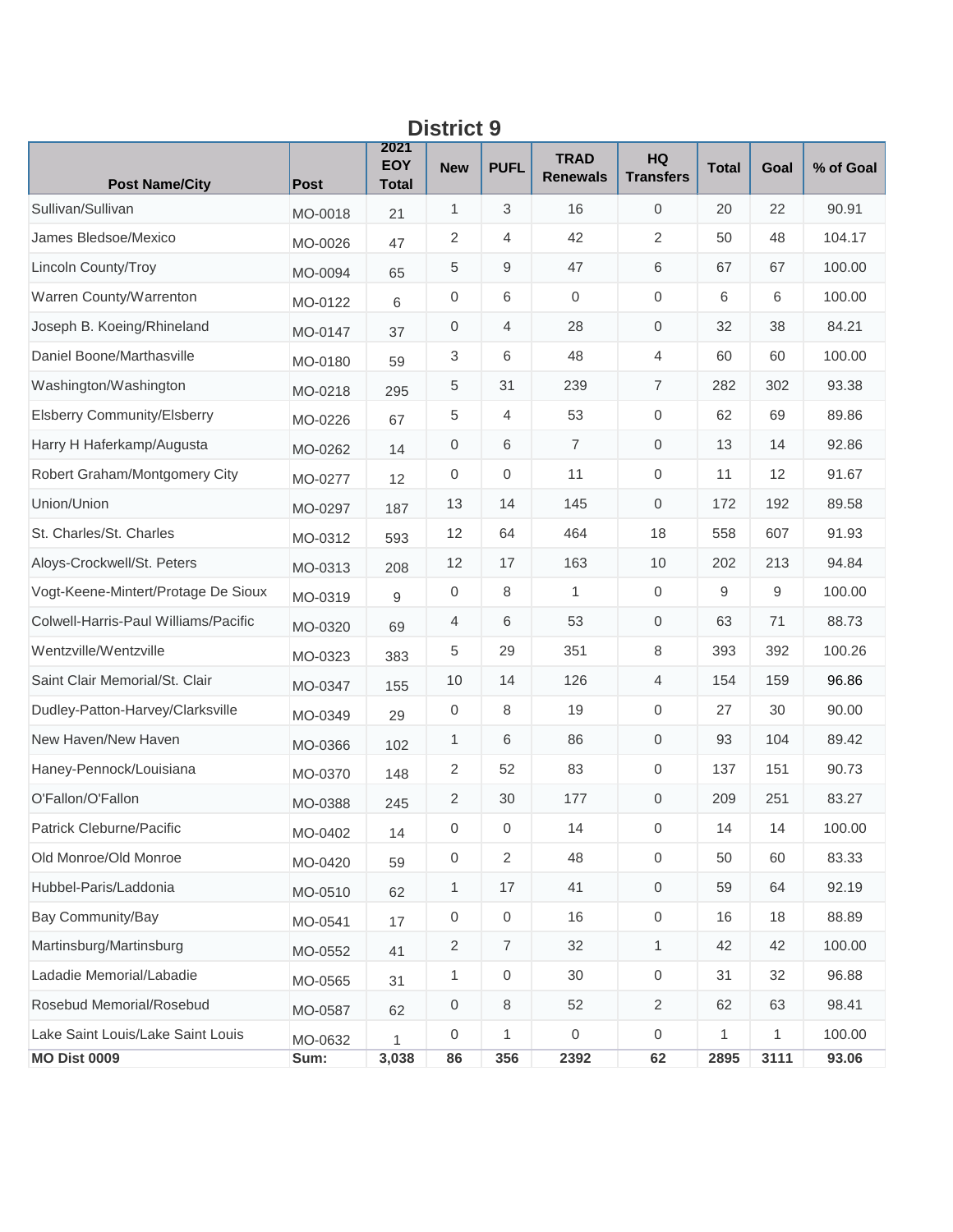| <b>District 10</b>                                      |             |                             |                     |                |                                |                               |                |      |           |  |  |  |
|---------------------------------------------------------|-------------|-----------------------------|---------------------|----------------|--------------------------------|-------------------------------|----------------|------|-----------|--|--|--|
| <b>Post Name/City</b>                                   | <b>Post</b> | 2021<br>EOY<br><b>Total</b> | <b>New</b>          | <b>PUFL</b>    | <b>TRAD</b><br><b>Renewals</b> | <b>HQ</b><br><b>Transfers</b> | <b>Total</b>   | Goal | % of Goal |  |  |  |
| Goff-Moll/Brentwood                                     | MO-0101     | 84                          | 0                   | 10             | 58                             | $\mathbf{0}$                  | 68             | 86   | 79.07     |  |  |  |
| St. Louis County Mem/Shrewsbury                         | MO-0111     | 269                         | $\overline{7}$      | 39             | 190                            | $\overline{7}$                | 243            | 275  | 88.36     |  |  |  |
| Oliver Guy Vassar/University City                       | MO-0143     | 38                          | 0                   | $\overline{7}$ | 18                             | $\mathbf{0}$                  | 25             | 39   | 64.10     |  |  |  |
| Kirkwood Memorial/Kirkwood                              | MO-0156     | 63                          | 2                   | 5              | 54                             | 2                             | 63             | 64   | 98.44     |  |  |  |
| Williams-Owens-McGuire/Ferguson                         | MO-0161     | 83                          | 1                   | 31             | 44                             | $\overline{2}$                | 78             | 84   | 92.86     |  |  |  |
| Lemay Memorial/Lemay                                    | MO-0162     | 228                         | 3                   | 67             | 139                            | $\mathbf 0$                   | 209            | 233  | 89.70     |  |  |  |
| <b>Webster Groves Mem/Webster Groves</b>                | MO-0172     | 30                          | 1                   | 11             | 20                             | $\mathbf 0$                   | 32             | 31   | 103.23    |  |  |  |
| O'Brien/Eureka                                          | MO-0177     | 98                          | 2                   | 9              | 75                             | $6\,$                         | 92             | 100  | 92.00     |  |  |  |
| Jennings-Manor/Jennings                                 | MO-0184     | 11                          | $\mathbf{0}$        | 6              | 1                              | $\mathbf 0$                   | $\overline{7}$ | 11   | 63.64     |  |  |  |
| Walter Le Pere/Manchester                               | MO-0208     | 453                         | $\overline{7}$      | 57             | 324                            | 6                             | 394            | 464  | 84.91     |  |  |  |
| Emerson-Marshall-Sherwwod/Maryland H <sub>MO-0213</sub> |             | 37                          | $\mathbf{0}$        | 3              | 28                             | $\mathbf{0}$                  | 31             | 38   | 81.58     |  |  |  |
| Glasgow Village Mem-Glasgow Village                     | MO-0267     | 3                           | $\mathsf{O}\xspace$ | 3              | $\mathbf 0$                    | $\mathbf{0}$                  | 3              | 3    | 100.00    |  |  |  |
| Edward F. Ucinski, Sr./Fenton                           | MO-0302     | 70                          | 3                   | 9              | 48                             | 34                            | 92             | 77   | 119.48    |  |  |  |
| Fort Bellefontaine Mem/Spanish Lake                     | MO-0335     | 28                          | $\mathbf 0$         | 9              | 17                             | $\mathbf 0$                   | 26             | 28   | 92.86     |  |  |  |
| Thoman-Boothe/Overland                                  | MO-0338     | 154                         | $\mathbf{1}$        | 38             | 86                             | 1                             | 126            | 158  | 79.75     |  |  |  |
| Creve Coeur Memorial/Creve Ceour                        | MO-0397     | 184                         | 13                  | 46             | 122                            | 12                            | 193            | 188  | 102.66    |  |  |  |
| <b>Fenton Memorial/Fenton</b>                           | MO-0400     | 185                         | 6                   | 19             | 143                            | 4                             | 172            | 190  | 90.53     |  |  |  |
| Valley Park Memorial/Valley Park                        | MO-0439     | 3                           | $\mathbf 0$         | 2              | $\Omega$                       | $\mathbf 0$                   | 2              | 3    | 66.67     |  |  |  |
| Riverview Garden Mem/Riverview                          | MO-0442     | $\overline{2}$              | $\mathbf{0}$        | $\mathbf{1}$   | 3                              | $\mathbf 0$                   | 4              | 2    | 200.00    |  |  |  |
| Florissant Valley Memorial/Florissant                   | MO-0444     | 344                         | 7                   | 51             | 242                            | 2                             | 302            | 350  | 86.29     |  |  |  |
| Chesterfield Memorial/Chesterfield                      | MO-0556     | 95                          | 2                   | 13             | 74                             | 2                             | 91             | 97   | 93.81     |  |  |  |
| <b>Ballwin Memorial/Ballwin</b>                         | MO-0611     | 37                          | $\overline{0}$      | 3              | 30                             | $\mathbf{0}$                  | 33             | 38   | 86.84     |  |  |  |
| Joseph L. Frank Memorial/Crestwood                      | MO-0777     | 51                          | $\overline{0}$      | 50             | $\overline{0}$                 | $\mathbf{0}$                  | 50             | 52   | 96.15     |  |  |  |
| <b>MO Dist 0010</b>                                     | Sum:        | 2,550                       | 55                  | 489            | 1716                           | 78                            | 2336           | 2611 | 89.47     |  |  |  |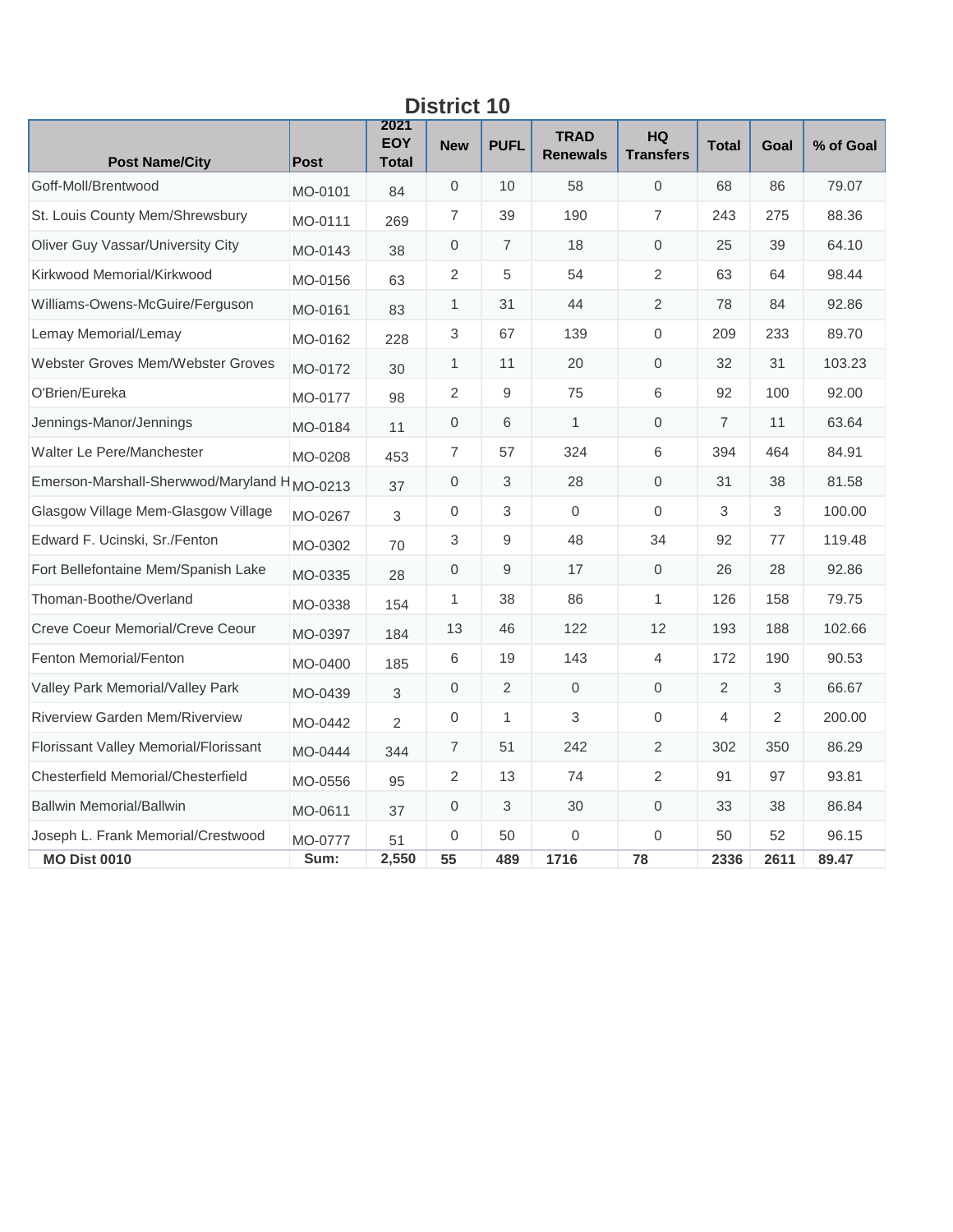|                                     | צו זו דטווטש |                             |              |                |                                |                               |              |                |           |  |  |  |
|-------------------------------------|--------------|-----------------------------|--------------|----------------|--------------------------------|-------------------------------|--------------|----------------|-----------|--|--|--|
| <b>Post Name/City</b>               | <b>Post</b>  | 2021<br>EOY<br><b>Total</b> | <b>New</b>   | <b>PUFL</b>    | <b>TRAD</b><br><b>Renewals</b> | <b>HQ</b><br><b>Transfers</b> | <b>Total</b> | Goal           | % of Goal |  |  |  |
| Quentin Roosevelt/St. Louis         | MO-0001      | 43                          | $\mathbf{0}$ | 22             | 19                             | $\mathbf{0}$                  | 41           | 44             | 93.18     |  |  |  |
| Griesedieck-Fournier/St. Louis      | MO-0003      | 28                          | 0            | 28             | $\mathbf 0$                    | $\mathbf{0}$                  | 28           | 29             | 96.55     |  |  |  |
| Fred W. Stockham/St. Louis          | MO-0004      | 40                          | 0            | $\overline{7}$ | 28                             | $\mathbf{0}$                  | 35           | 41             | 85.37     |  |  |  |
| Rollo-Calcaterra/St. Louis          | MO-0015      | 124                         | $\mathbf{1}$ | 6              | 104                            | $\overline{2}$                | 113          | 127            | 88.98     |  |  |  |
| South St. Louis Memorial/St. Louis  | MO-0037      | 58                          | $\,$ 5 $\,$  | 28             | 23                             | $\mathbf 0$                   | 56           | 59             | 94.92     |  |  |  |
| Tom Powell/St. Louis                | MO-0077      | 28                          | $\mathbf{1}$ | 6              | 25                             | $\Omega$                      | 32           | 29             | 110.34    |  |  |  |
| Jerome L. Goldman/St. Louis         | MO-0096      | 12                          | 0            | 12             | $\mathbf 0$                    | $\mathbf{0}$                  | 12           | 12             | 100.00    |  |  |  |
| Union Electric Company/St. Louis    | MO-0179      | 32                          | $\mathbf 0$  | $\overline{4}$ | 21                             | $\mathbf 0$                   | 25           | 33             | 75.76     |  |  |  |
| Aubuchon-Dennison/St. Louis         | MO-0186      | $\mathbf{1}$                | $\mathbf 0$  | 1              | $\overline{0}$                 | $\mathbf{0}$                  | $\mathbf{1}$ | 1              | 100.00    |  |  |  |
| Anheuser-Busch Co, Inc/St. Louis    | MO-0299      | 23                          | 0            | $\overline{4}$ | 18                             | $\mathbf 0$                   | 22           | 24             | 91.67     |  |  |  |
| St. Louis Service Womens/St. Louis  | MO-0404      | 174                         | 8            | 70             | 100                            | $\overline{2}$                | 180          | 178            | 101.12    |  |  |  |
| Barlog-Kuszaj-Zero Mem/St. Louis    | MO-0422      | 85                          | $\mathbf{0}$ | 12             | 65                             | $\overline{4}$                | 81           | 87             | 93.10     |  |  |  |
| Watson Road Memorial/St. Louis      | MO-0493      | 18                          | $\mathbf 0$  | 2              | 13                             | $\Omega$                      | 15           | 18             | 83.33     |  |  |  |
| Robert J. Short Memorial/St. Louis  | MO-0512      | 13                          | $\Omega$     | $\mathbf 0$    | 11                             | $\mathbf{0}$                  | 11           | 13             | 84.62     |  |  |  |
| Frank Diaz Memorial/St. Louis       | MO-0514      | $\overline{2}$              | 0            | $\mathbf 0$    | $\overline{c}$                 | $\mathbf 0$                   | 2            | $\overline{2}$ | 100.00    |  |  |  |
| St. Joseph Memorial/St. Louis       | MO-0525      | 22                          | $\mathbf{0}$ | 2              | 19                             | $\mathbf 0$                   | 21           | 23             | 91.30     |  |  |  |
| Golden Anniversary/St. Louis        | MO-0555      | 33                          | $\mathbf{1}$ | $\overline{7}$ | 23                             | $\mathbf 0$                   | 31           | 34             | 91.18     |  |  |  |
| Bolanovich-Krajnovich Mem/St. Louis | MO-0572      | $\overline{2}$              | $\mathbf{0}$ | 2              | $\mathbf{0}$                   | $\mathbf{0}$                  | 2            | $\overline{2}$ | 100.00    |  |  |  |
| <b>MO Dist 11/12</b>                | Sum:         | 738                         | 16           | 213            | 471                            | 8                             | 708          | 756            | 93.65     |  |  |  |

#### **District 11/12**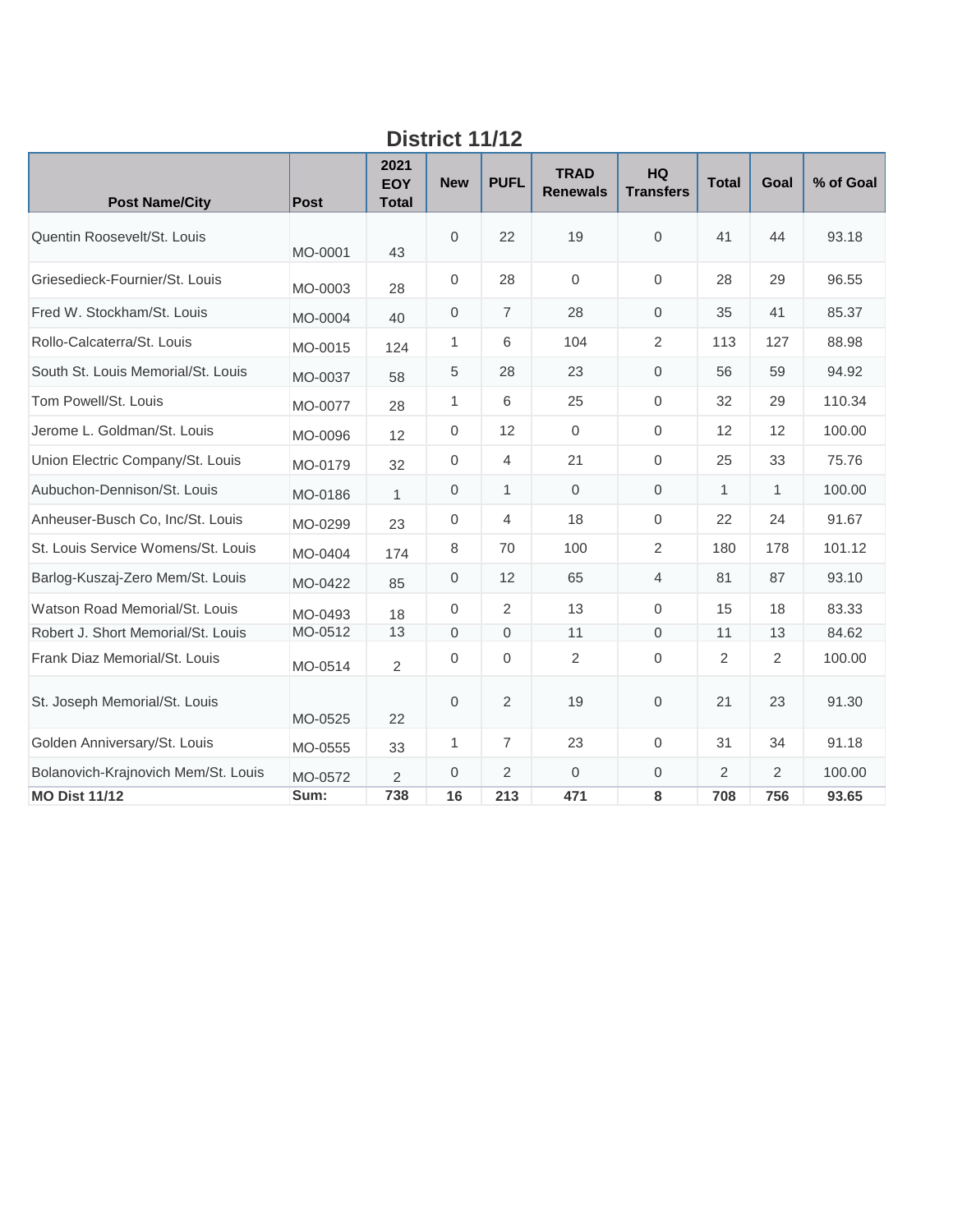| <b>Post Name/City</b>            | Post    | 2021<br><b>EOY</b><br>Total | <b>New</b> | <b>PUFL</b> | <b>TRAD</b><br><b>Renewals</b> | <b>HQ</b><br><b>Transfers</b> | <b>Total</b> | Goal | % of Goal |  |  |  |
|----------------------------------|---------|-----------------------------|------------|-------------|--------------------------------|-------------------------------|--------------|------|-----------|--|--|--|
| Coleman-Frazier/Flat River       | MO-0039 | 40                          | 0          | 2           | 35                             | $\overline{0}$                | 37           | 41   | 90.24     |  |  |  |
| Jackson-Thomure/Boone Terre      | MO-0083 | 29                          | 0          | 3           | 19                             | 0                             | 22           | 30   | 73.33     |  |  |  |
| Moonier-Reddick/Perryville       | MO-0133 | 744                         | 14         | 65          | 612                            | $\overline{4}$                | 695          | 762  | 91.21     |  |  |  |
| Buchholz-Kiefer/Ste, Genevieve   | MO-0150 | 393                         | 4          | 13          | 346                            | $\overline{2}$                | 365          | 403  | 90.58     |  |  |  |
| Medford McClanahan/Frederictown  | MO-0248 | 44                          | 1          | 9           | 30                             | $\overline{2}$                | 42           | 45   | 93.33     |  |  |  |
| Peebles-Vaugh-Wideman/Festus     | MO-0253 | 465                         | 22         | 31          | 367                            | 2                             | 422          | 476  | 88.66     |  |  |  |
| Cordia-Humphrey/Potosi           | MO-0265 | 40                          | 0          | 1           | 34                             | $\overline{2}$                | 37           | 41   | 90.24     |  |  |  |
| Arnold Hodge/Piedmont            | MO-0281 | 91                          | 3          | 9           | 80                             | 1                             | 93           | 93   | 100.00    |  |  |  |
| Rock Memorial/Imperial           | MO-0283 | 226                         | 10         | 19          | 185                            | $\overline{7}$                | 221          | 231  | 95.67     |  |  |  |
| Le Pere-McCalister/Famington     | MO-0416 | 259                         | 3          | 30          | 196                            | 4                             | 233          | 266  | 87.59     |  |  |  |
| Bloomsdale Memorial/Bloomsdale   | MO-0554 | 85                          | 4          | 12          | 65                             | 2                             | 83           | 87   | 95.40     |  |  |  |
| Denson-Winans, Inc/House Springs | MO-0783 | 83                          | $\Omega$   | 12          | 80                             | $\Omega$                      | 92           | 85   | 108.24    |  |  |  |
| <b>MO Dist 0013</b>              | Sum:    | 2,499                       | 61         | 206         | 2049                           | 26                            | 2342         | 2560 | 91.48     |  |  |  |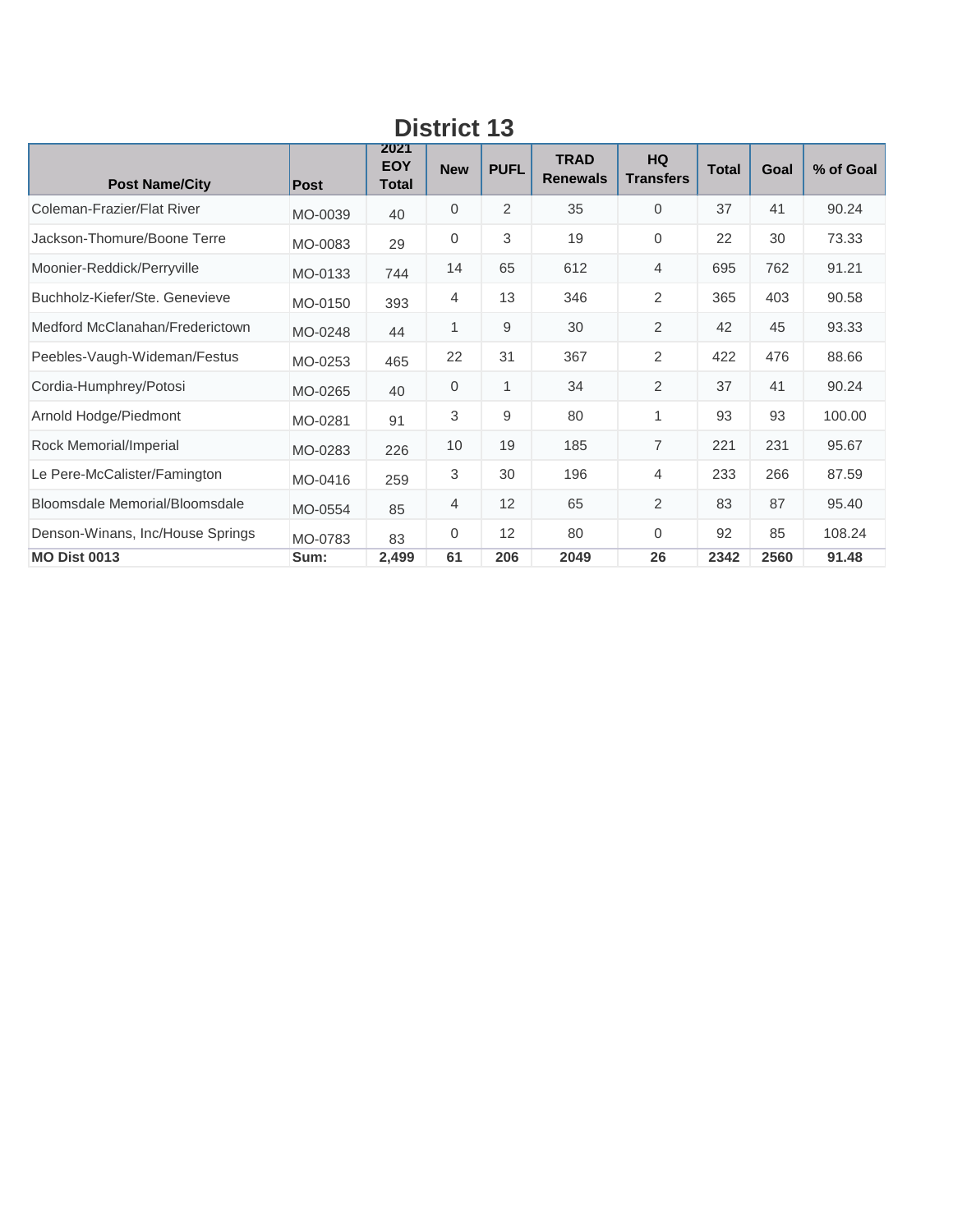| <b>Post Name/City</b>              | Post    | 2021<br>EOY<br><b>Total</b> | <b>New</b>   | <b>PUFL</b>      | <b>TRAD</b><br><b>Renewals</b> | <b>HQ</b><br><b>Transfers</b> | <b>Total</b>   | Goal | % of Goal |
|------------------------------------|---------|-----------------------------|--------------|------------------|--------------------------------|-------------------------------|----------------|------|-----------|
| Kenady-Hanks/Dexter                | MO-0059 | 50                          | $\Omega$     | 6                | 10                             | $\Omega$                      | 16             | 51   | 31.37     |
| Louis K. Juden/Cape Girardeau      | MO-0063 | 275                         | 0            | 30               | 206                            | 26                            | 262            | 282  | 92.91     |
| Samuel T. Adams/Kennett            | MO-0066 | 33                          | 1            | 5                | 19                             | 2                             | 27             | 34   | 79.41     |
| David M. Robertson/Doniphan        | MO-0087 | 3                           | $\mathbf 0$  | 3                | $\mathbf 0$                    | $\mathbf 0$                   | 3              | 3    | 100.00    |
| Pemiscot County/Caruthersville     | MO-0088 | 73                          | 2            | $\overline{7}$   | 54                             | $\mathbf{0}$                  | 63             | 75   | 84.00     |
| C. Dolph Gehrig/Campbell           | MO-0109 | 26                          | $\mathbf{0}$ | 4                | 13                             | $\mathbf 0$                   | 17             | 27   | 62.96     |
| Henry Meldrum/Sikeston             | MO-0114 | 213                         | 3            | 20               | 173                            | 4                             | 200            | 218  | 91.74     |
| Brown/Mabry/Poplar Bluff           | MO-0153 | 194                         | 13           | 24               | 156                            | $\mathbf{0}$                  | 193            | 199  | 96.98     |
| Altenthal-Joems/Jackson            | MO-0158 | 313                         | 6            | 46               | 230                            | 1                             | 283            | 320  | 88.44     |
| Mississippi County/Charleston      | MO-0232 | $\overline{4}$              | 5            | $\overline{0}$   | 6                              | $\Omega$                      | 11             | 4    | 275.00    |
| William and Edward Phillips/Malden | MO-0293 | 82                          | 2            | 11               | 62                             | $\Omega$                      | 75             | 84   | 89.29     |
| Barnes-Casinger-Montgomery/Synath  | MO-0303 | 19                          | 3            | $\mathbf 0$      | 16                             | $\mathbf 0$                   | 19             | 19   | 100.00    |
| Marchbanks-Main/Van Buren          | MO-0333 | 20                          | 1            | 0                | 19                             | 2                             | 22             | 21   | 104.76    |
| Hornersville/Hornersville          | MO-0362 | 17                          | $\mathbf 0$  | $\boldsymbol{0}$ | 14                             | $\mathbf 0$                   | 14             | 18   | 77.78     |
| Scott County Memorial/Benton       | MO-0369 | 21                          | $\mathbf{0}$ | $\mathbf{1}$     | $\mathbf{1}$                   | $\mathbf{0}$                  | 2              | 21   | 9.52      |
| Harry C. Crumb/Bloomfield          | MO-0382 | 48                          | $\mathbf{0}$ | 4                | 42                             | $\Omega$                      | 46             | 49   | 93.88     |
| Aubuchon-Alsobrook/Chaffee         | MO-0389 | 14                          | $\mathbf 0$  | $\overline{2}$   | 2                              | $\mathbf 0$                   | $\overline{4}$ | 14   | 28.57     |
| <b>Qulin Memorial/Qulin</b>        | MO-0494 | 40                          | 6            | 8                | 25                             | $\mathbf{1}$                  | 40             | 41   | 97.56     |
| <b>Brown-Twitty/New Madrid</b>     | MO-0595 | 121                         | 3            | 16               | 92                             | $\mathbf 0$                   | 111            | 124  | 89.52     |
| Naylor Memorial/Naylor             | MO-0643 | 34                          | 6            | 4                | 22                             | $\Omega$                      | 32             | 35   | 91.43     |
| <b>MO Dist 0014</b>                | Sum:    | 1,600                       | 51           | 191              | 1162                           | 36                            | 1440           | 1639 | 87.86     |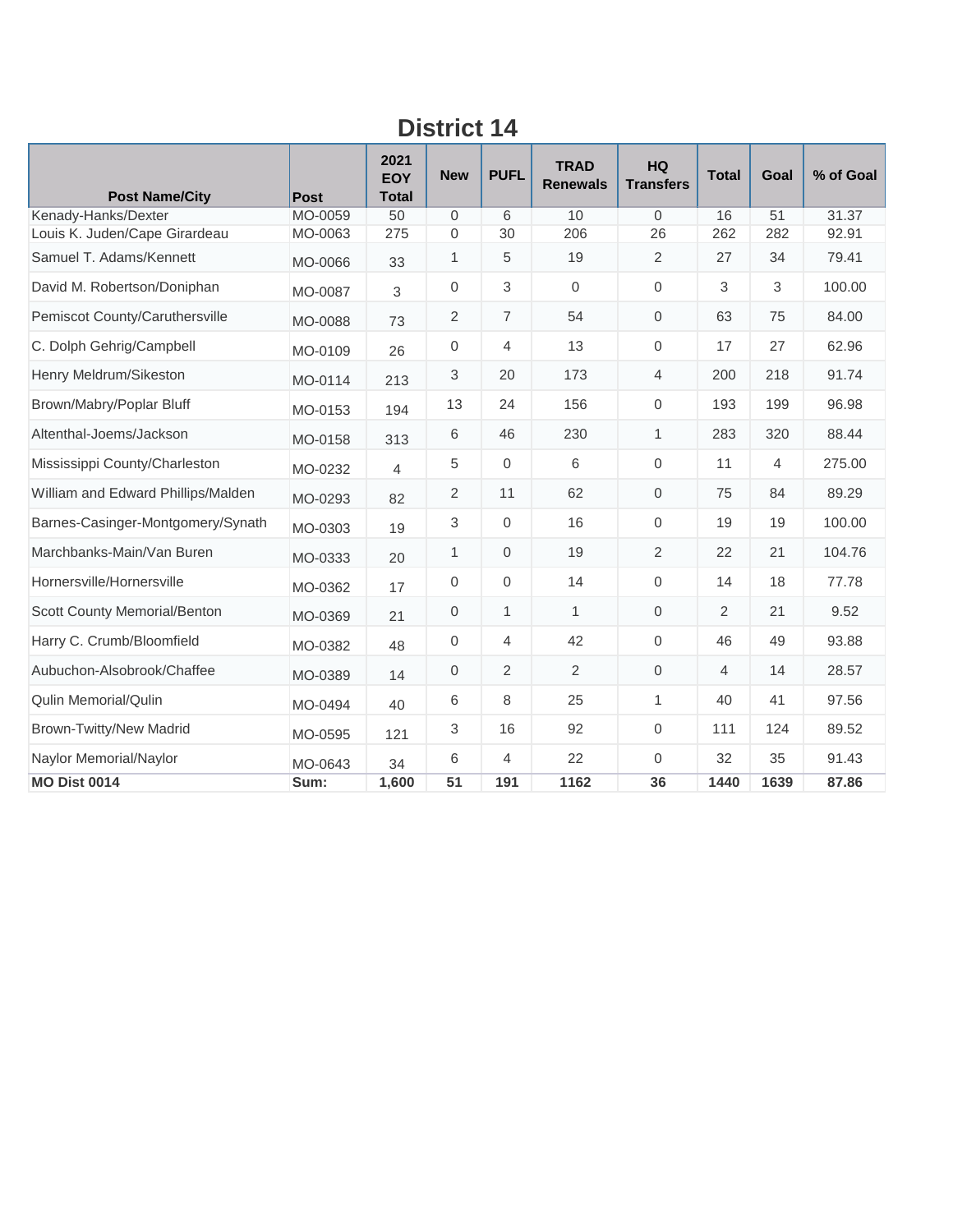| DISUILL<br>IJ                        |             |                                    |                           |                  |                                |                        |                |      |           |  |  |
|--------------------------------------|-------------|------------------------------------|---------------------------|------------------|--------------------------------|------------------------|----------------|------|-----------|--|--|
| <b>Post Name/City</b>                | <b>Post</b> | 2021<br><b>EOY</b><br><b>Total</b> | <b>New</b>                | <b>PUFL</b>      | <b>TRAD</b><br><b>Renewals</b> | HQ<br><b>Transfers</b> | <b>Total</b>   | Goal | % of Goal |  |  |
| Edwin W. Wiggins/Carthage            | MO-0009     | 33                                 | $\mathbf{1}$              | 5                | 21                             | $\mathbf 0$            | 27             | 34   | 79.41     |  |  |
| Robert S. Thuman/Joplin              | MO-0013     | 200                                | 15                        | 28               | 155                            | 17                     | 215            | 205  | 104.88    |  |  |
| Greenfield/Greenfield                | MO-0047     | 32                                 | 6                         | $\overline{2}$   | 28                             | $\overline{4}$         | 40             | 33   | 121.21    |  |  |
| Ozark/Pierce City                    | MO-0065     | 24                                 | 0                         | 1                | 22                             | $\boldsymbol{0}$       | 23             | 25   | 92.00     |  |  |
| Nat Cole/Sarcoxie                    | MO-0070     | $\overline{4}$                     | $\mathbf{0}$              | 3                | $\mathbf{0}$                   | $\mathbf{0}$           | 3              | 4    | 75.00     |  |  |
| Hobbs-Anderson/Monett                | MO-0091     | 90                                 | $\sqrt{3}$                | 11               | 65                             | 4                      | 83             | 93   | 89.25     |  |  |
| Irwin-Easley/Cassville               | MO-0118     | 65                                 | 1                         | 8                | 47                             | $\mathbf 0$            | 56             | 67   | 83.58     |  |  |
| Benjamin-Elliot-Stockton/Miller      | MO-0120     | 23                                 | $\boldsymbol{0}$          | $\mathbf{1}$     | 19                             | $\mathbf{0}$           | 20             | 24   | 83.33     |  |  |
| Fred A. Boswell/Mount Vernon         | MO-0137     | 41                                 | $\overline{2}$            | 5                | 35                             | $\boldsymbol{0}$       | 42             | 42   | 100.00    |  |  |
| Clyde R. Burdick/Neosho              | MO-0163     | 67                                 | $\ensuremath{\mathsf{3}}$ | 12               | 48                             | $\boldsymbol{0}$       | 63             | 69   | 91.30     |  |  |
| Jesse C. Rains/Lamar                 | MO-0209     | 25                                 | $\mathbf{0}$              | $\mathbf{1}$     | 21                             | $\mathbf{0}$           | 22             | 26   | 84.62     |  |  |
| Eccher-Patrick/Liberal               | MO-0289     | 11                                 | $\boldsymbol{0}$          | $\boldsymbol{0}$ | 8                              | $\boldsymbol{0}$       | 8              | 11   | 72.73     |  |  |
| Darris S. Schalk/Webb City           | MO-0322     | 77                                 | $\mathbf 0$               | 18               | 47                             | $\mathbf{1}$           | 66             | 79   | 83.54     |  |  |
| Roy E. Carr/Lockwood                 | MO-0372     | 38                                 | $\boldsymbol{0}$          | 5                | 32                             | $\mathbf{0}$           | 37             | 39   | 94.87     |  |  |
| Pineville-Jane/Pineville             | MO-0392     | 88                                 | $\overline{2}$            | 12               | 61                             | $\mathbf{1}$           | 76             | 90   | 84.44     |  |  |
| Hubert H. Kleiboeker/Freistatt       | MO-0419     | 39                                 | $\sqrt{3}$                | 4                | 26                             | $\boldsymbol{0}$       | 33             | 40   | 82.50     |  |  |
| Miller-Goodwin-King/Diamond          | MO-0431     | 30                                 | $\mathbf 0$               | $\overline{4}$   | 22                             | $\mathbf 0$            | 26             | 31   | 83.87     |  |  |
| Everton Memorial/Everton             | MO-0443     | 18                                 | $\mathbf 0$               | 3                | 12                             | $\mathbf 0$            | 15             | 18   | 83.33     |  |  |
| Tri-State/Southwest City             | MO-0553     | $\overline{7}$                     | 0                         | 1                | $\mathbf 0$                    | $\boldsymbol{0}$       | $\mathbf{1}$   | 7    | 14.29     |  |  |
| Lewis-Wilkinson/Red Oak              | MO-0588     | 11                                 | $\boldsymbol{0}$          | 2                | 5                              | $\mathbf 0$            | $\overline{7}$ | 11   | 63.64     |  |  |
| Carl Junction Memorial/Carl Junction | MO-0781     | 52                                 | 1                         | 3                | 45                             | $\mathbf{0}$           | 49             | 53   | 92.45     |  |  |
| <b>MO Dist 0015</b>                  | Sum:        | 975                                | 37                        | 129              | 719                            | 27                     | 912            | 1001 | 91.11     |  |  |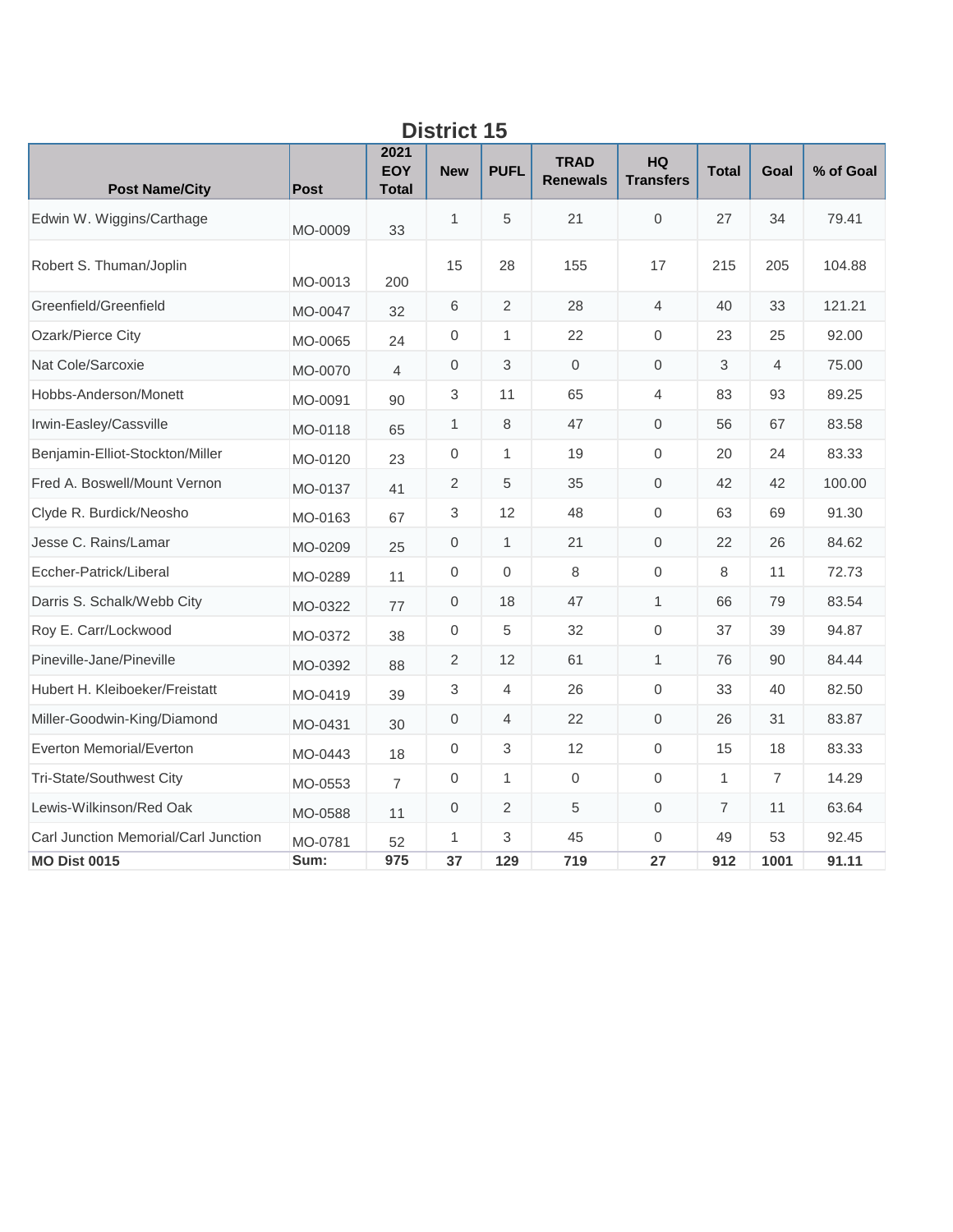| טו וטנוש                             |         |                                    |                  |                |                                |                               |                |                |           |  |
|--------------------------------------|---------|------------------------------------|------------------|----------------|--------------------------------|-------------------------------|----------------|----------------|-----------|--|
| <b>Post Name/City</b>                | Post    | 2021<br><b>EOY</b><br><b>Total</b> | <b>New</b>       | <b>PUFL</b>    | <b>TRAD</b><br><b>Renewals</b> | <b>HQ</b><br><b>Transfers</b> | <b>Total</b>   | Goal           | % of Goal |  |
| Coffey's Brothers Memorial/Vienna    | MO-0012 | 40                                 | $\mathbf 0$      | 15             | 21                             | 1                             | 37             | 41             | 90.24     |  |
| Wayne T. Boyles/West Plains          | MO-0023 | 55                                 | 4                | 8              | 41                             | $\overline{2}$                | 55             | 56             | 98.21     |  |
| Leonard Wood/Mountain Grove          | MO-0030 | 93                                 | 4                | 11             | 65                             | $\mathsf{O}\xspace$           | 80             | 95             | 84.21     |  |
| <b>Texas County/Houston</b>          | MO-0041 | 66                                 | 19               | 13             | 58                             | 8                             | 98             | 68             | 144.12    |  |
| Kaffenberger-Williams/Lebanon        | MO-0043 | 84                                 | $\mathbf 0$      | 27             | 49                             | 0                             | 76             | 86             | 88.37     |  |
| Elmer O Sellers/Hartville            | MO-0045 | 32                                 | 2                | $\sqrt{3}$     | 25                             | $\mathbf{0}$                  | 30             | 33             | 90.91     |  |
| Crawford County Memorial/Bourbon     | MO-0081 | 46                                 | 1                | 9              | 31                             | $\mathbf 0$                   | 41             | 47             | 87.23     |  |
| Walker-Roney/Salem                   | MO-0099 | 131                                | 4                | 21             | 68                             | 0                             | 93             | 134            | 69.40     |  |
| Clarence L King/Mansfield            | MO-0128 | 46                                 | $\mathbf 0$      | 15             | 23                             | 0                             | 38             | 47             | 80.85     |  |
| Estill Pummill/Crocker               | MO-0195 | 27                                 | 5                | 4              | 21                             | 0                             | 30             | 28             | 107.14    |  |
| Straton-Rector/Phillipsburg          | MO-0214 | $\overline{7}$                     | $\mathbf 0$      | $\mathbf 0$    | $\overline{7}$                 | $\mathsf{O}\xspace$           | $\overline{7}$ | $\overline{7}$ | 100.00    |  |
| Richland/Richland                    | MO-0240 | 55                                 | 6                | 15             | 33                             | 2                             | 56             | 56             | 100.00    |  |
| Rolla Memorial/Rolla                 | MO-0270 | 45                                 | $\sqrt{2}$       | 11             | 27                             | 0                             | 40             | 46             | 86.96     |  |
| Liesmann-Roberts/Dixon               | MO-0298 | 75                                 | 0                | 9              | 56                             | $\mathfrak{S}$                | 68             | 77             | 88.31     |  |
| William C. Anderson Mem/St. Roberts  | MO-0331 | 275                                | 31               | 86             | 160                            | 4                             | 281            | 282            | 99.65     |  |
| Charles Burkett/Thayer               | MO-0344 | 51                                 | $\mathbf{1}$     | 8              | 34                             | 0                             | 43             | 52             | 82.69     |  |
| Coleman-Ogle-Butt-Steelville         | MO-0345 | 26                                 | $\mathbf 0$      | 5              | 17                             | $\mathbf 0$                   | 22             | 27             | 81.48     |  |
| Lischwe-Brandel/Brinktown            | MO-0354 | 15                                 | $\,0\,$          | $\overline{2}$ | 11                             | $\mathsf{O}\xspace$           | 13             | 15             | 86.67     |  |
| Smith-Holloway/Willow Springs        | MO-0384 | 47                                 | $\mathbf{1}$     | $\overline{7}$ | 35                             | $\overline{2}$                | 45             | 48             | 93.75     |  |
| Lewis-Gorrell/Plato                  | MO-0470 | 18                                 | $\mathbf 0$      | 3              | 11                             | 0                             | 14             | 19             | 73.68     |  |
| Cuba Memorial/Cuba                   | MO-0522 | 44                                 | 1                | 3              | 35                             | 1                             | 40             | 45             | 88.89     |  |
| Licking Memorial/Licking             | MO-0559 | 18                                 | $\boldsymbol{0}$ | 17             | $\,6\,$                        | $\mathsf{O}\xspace$           | 23             | 19             | 121.05    |  |
| Davisville Memorial/Davisville       | MO-0601 | 8                                  | $\,0\,$          | $\overline{2}$ | 3                              | $\boldsymbol{0}$              | 5              | 8              | 62.50     |  |
| St. James Mo Veterans Home/St. James | MO-0607 | 53                                 | $\mathbf{1}$     | 10             | 30                             | $\boldsymbol{0}$              | 41             | 54             | 75.93     |  |
| General James H Doolittle/Doolittle  | MO-0780 | 9                                  | $\mathbf 0$      | 2              | $\overline{7}$                 | $\boldsymbol{0}$              | 9              | 9              | 100.00    |  |
| Mid Mo Women Vet/St. Robert          | MO-1783 | 18                                 | 0                | $\,0\,$        | 18                             | 0                             | 18             | 19             | 94.74     |  |
| <b>MO Dist 0016</b>                  | Sum:    | 1,384                              | 82               | 306            | 892                            | 23                            | 1303           | 1418           | 91.89     |  |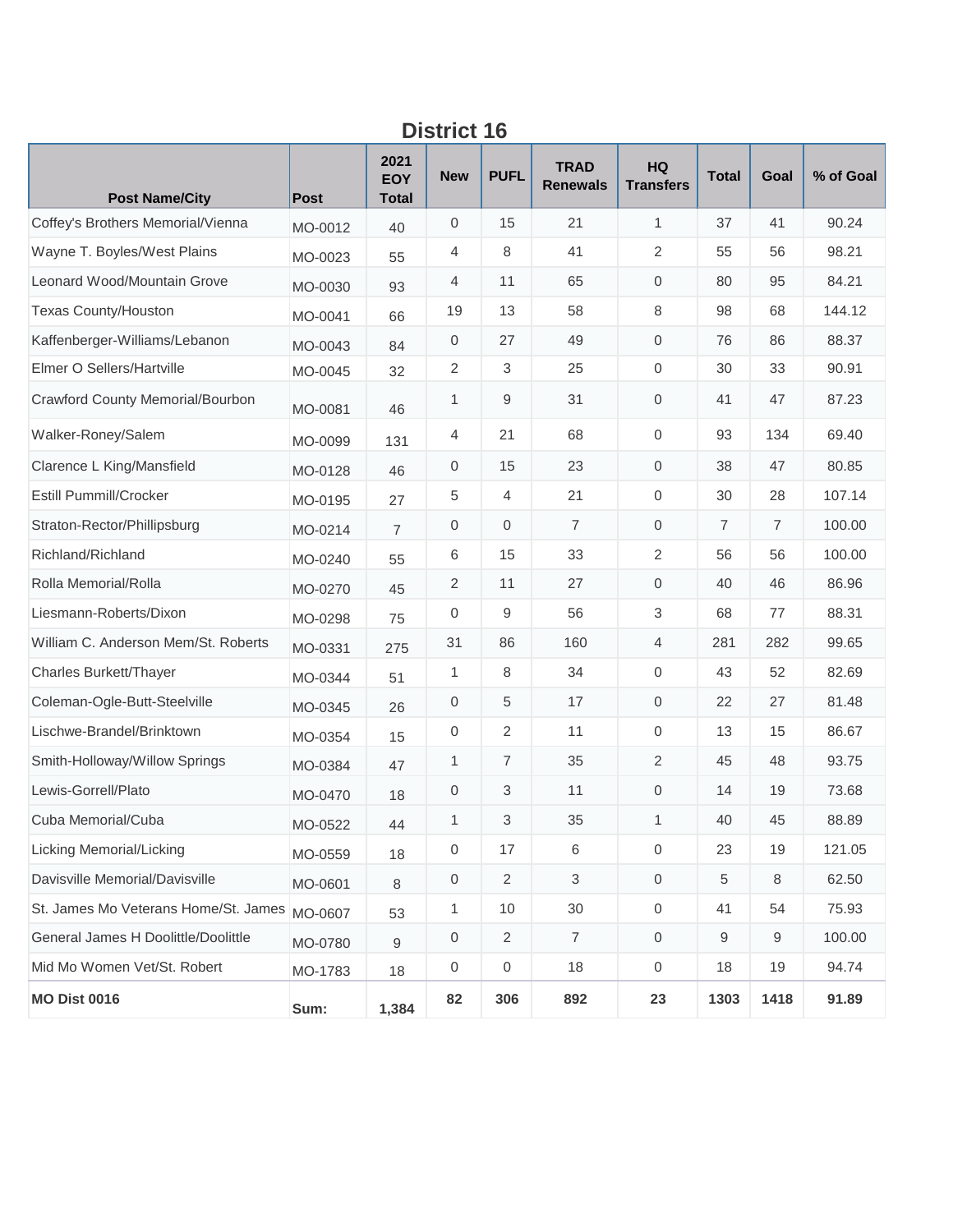| <b>Post Name/City</b>               | <b>Post</b> | 2021<br><b>EOY</b><br><b>Total</b> | <b>New</b>     | <b>PUFL</b>    | <b>TRAD</b><br><b>Renewals</b> | <b>HQ</b><br><b>Transfers</b> | <b>Total</b> | Goal | % of Goal |  |
|-------------------------------------|-------------|------------------------------------|----------------|----------------|--------------------------------|-------------------------------|--------------|------|-----------|--|
| Creek-Ferguson-Cheek/Buffalo        | MO-0019     | 27                                 | $\mathbf{0}$   | $\overline{4}$ | 20                             | $\overline{2}$                | 26           | 28   | 92.86     |  |
| Heonline-Hanks/Fair Grove           | MO-0038     | 46                                 | 5              | $\overline{4}$ | 40                             | $\mathbf{0}$                  | 49           | 47   | 104.29    |  |
| Goad-Ballinger/Springfield          | MO-0069     | 102                                | 9              | 21             | 69                             | 17                            | 116          | 104  | 108.65    |  |
| Douglas County/Ava                  | MO-0112     | 69                                 | $\overline{2}$ | 20             | 46                             | $\mathbf 0$                   | 68           | 71   | 95.77     |  |
| Norval Stafford/Springfield         | MO-0125     | 35                                 | 14             | 6              | 25                             | 2                             | 47           | 36   | 130.56    |  |
| Howard S. Keeling/Bolivar           | MO-0138     | 144                                | 14             | 22             | 108                            | $\overline{2}$                | 146          | 148  | 98.65     |  |
| Webster County/Marshfield           | MO-0142     | 53                                 | $\mathbf 0$    | $\overline{7}$ | 41                             | $\mathbf 0$                   | 48           | 54   | 88.89     |  |
| Pemberton-Jennings/Branson-Holliste | MO-0220     | 125                                | 6              | 30             | 81                             | $\mathbf 0$                   | 117          | 128  | 91.41     |  |
| Humansville/Humansville             | MO-0276     | 16                                 | $\mathbf{0}$   | 5              | 8                              | $\mathbf{0}$                  | 13           | 16   | 81.25     |  |
| Wilson-Alexander/Seymour            | MO-0306     | 38                                 | $\mathbf 0$    | $\overline{4}$ | 32                             | $\mathbf 0$                   | 36           | 39   | 92.31     |  |
| Paul S. Klingsworth/Ash Grove       | MO-0307     | 14                                 | 4              | $\mathbf 0$    | 12                             | $\mathbf 0$                   | 16           | 14   | 114.29    |  |
| Bakersfield/Bakersfield             | MO-0374     | 18                                 | 2              | $\mathbf{1}$   | 15                             | $\mathsf{O}\xspace$           | 18           | 19   | 94.74     |  |
| <b>Crane Memorial/Crane</b>         | MO-0413     | 15                                 | 2              | $\mathbf{0}$   | 13                             | $\overline{0}$                | 15           | 15   | 100.00    |  |
| Nixa Memorial/Nixa                  | MO-0434     | 134                                | $\overline{4}$ | 19             | 98                             | 6                             | 127          | 137  | 92.70     |  |
| Table Rock/Kimberling City          | MO-0637     | 133                                | 21             | 14             | 113                            | 6                             | 154          | 136  | 113.24    |  |
| Vietnam War Memorial/Springfield    | MO-0639     | 486                                | 38             | 70             | 382                            | 18                            | 508          | 498  | 102.01    |  |
| Kirby Wilcox Bicentennial/Brookline | MO-0676     | 245                                | 13             | 40             | 186                            | $\overline{2}$                | 241          | 251  | 96.02     |  |
| Women Veterans of SW MO/Springfield | MO-1214     | 87                                 | $\overline{7}$ | 5              | 78                             | $\mathbf{1}$                  | 91           | 89   | 102.25    |  |
| <b>MO Dist 0017</b>                 | Sum:        | 1,787                              | 141            | 272            | 1367                           | 56                            | 1836         | 1830 | 100.33    |  |